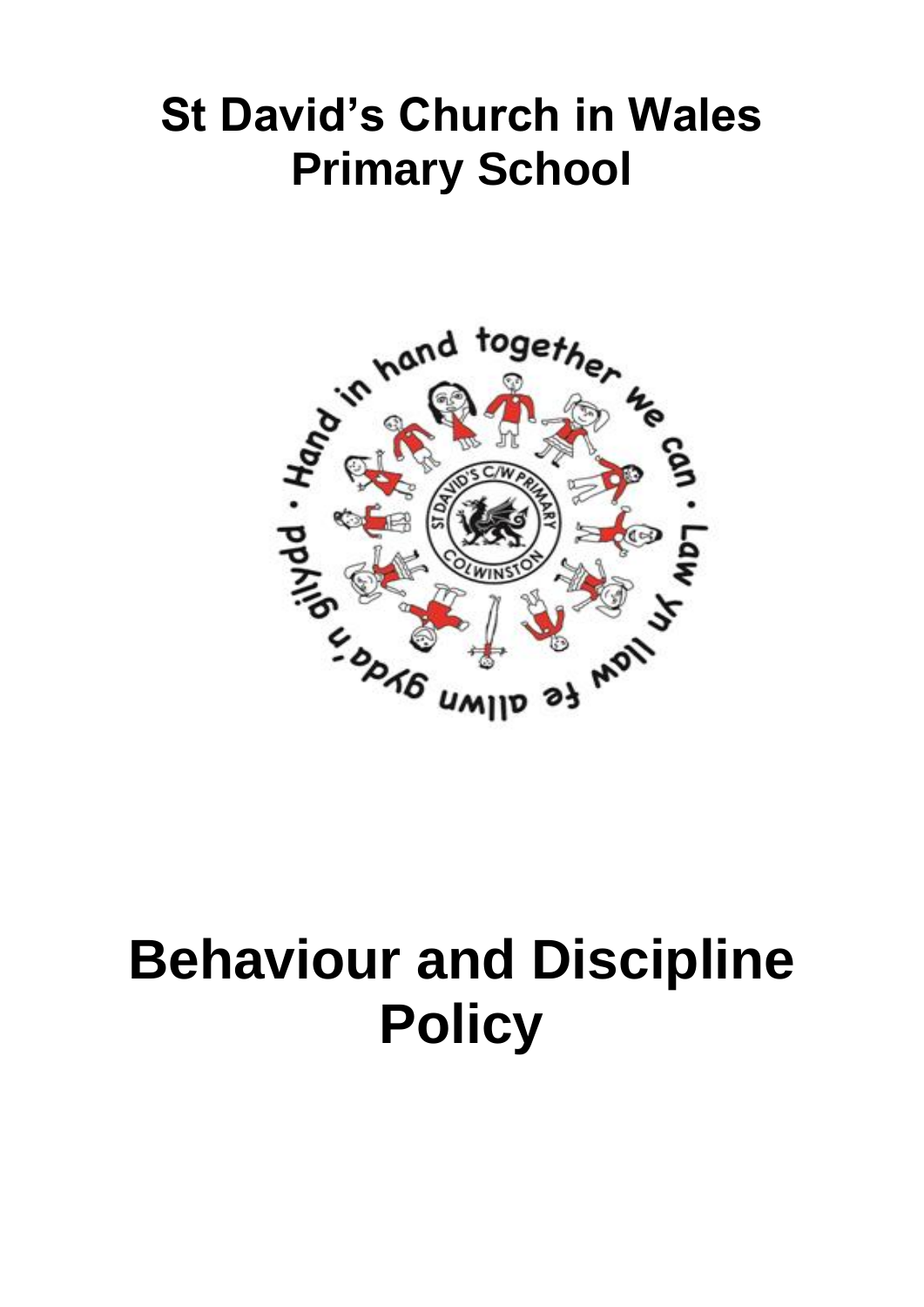#### **Introduction**

At St David's C/W Primary School we believe that everyone has the right to feel safe and secure in school, to learn to the best of their ability and to be treated with dignity and respect.

Our school mission statement and aims underpin our approach to implementing the positive behaviour management policy:

''To be a special place,

a safe place,

a place of learning,

a place of nurture and exploration''

Through our work in school we aim to:

- Foster positive, caring attitudes with respect for others and ourselves so that everyone feels valued.
- Encourage independence and self-discipline so that each pupil learns to accept responsibility for their own learning and behaviour.
- Encourage a calm, purposeful and happy atmosphere within the school.
- Have a consistent and fair approach to behaviour throughout the school with clear expectations.
- Raise pupil self–esteem.
- For all staff (including volunteers and students) to provide a positive model for behaviour.

• For the whole school community (including parents/carers) to work in partnership in promoting positive behaviour.

We consider the following types of behaviour to be unacceptable: Racism, homophobia, sexism, namecalling, bullying, physical aggression, refusal to work, refusal to obey the school rules, severe disruptive behaviour, wilful destruction of school property or property belonging to other children or staff.

#### **Equal Opportunities**

At St David's Primary we believe that it is the right of all children, regardless of their gender, ethnicity, physical ability, linguistic, cultural or home background, to have access to quality learning experiences in a safe, secure and supportive environment. We recognise that some adults may have preconceived expectations of children's behaviour and we are committed to challenging discrimination and stereotypes. We will ensure that our Behaviour Management Policy is communicated to, and can be accessed by, the whole school community. We encourage everyone in our school community to understand and follow our Positive Behaviour Management Policy. We recognise that children's behaviour can be variable and can be affected by different situations and their emotional needs. At St David's Primary we feel that it is important that the whole school has a consistent approach to promoting positive behaviour with clear expectations.

#### **Additional Learning Needs**

In certain cases a child may present challenging behaviour. For a variety of reasons they may find it difficult to follow school rules. In these cases the child will have an Individual Education Plan with specific behaviour targets and strategies, as well as, in some cases an individual Behaviour Plan. There will be clear and appropriate rewards and sanctions. This will have been agreed with the class teacher, ALNCo, parents/carers, Senior Leadership Team and, if appropriate, outside agencies (see sanctions for extreme challenging behaviour).

This policy will be implemented alongside our Strategic Equality Plan, Additional Learning Needs Policy, Physical Intervention Policy, Time-out Policy and Anti-bullying Policy. **Creating a classroom environment where effective learning and teaching can take place** 

At St David's Primary School the following strategies will be used to help promote an environment where effective teaching and learning can take place.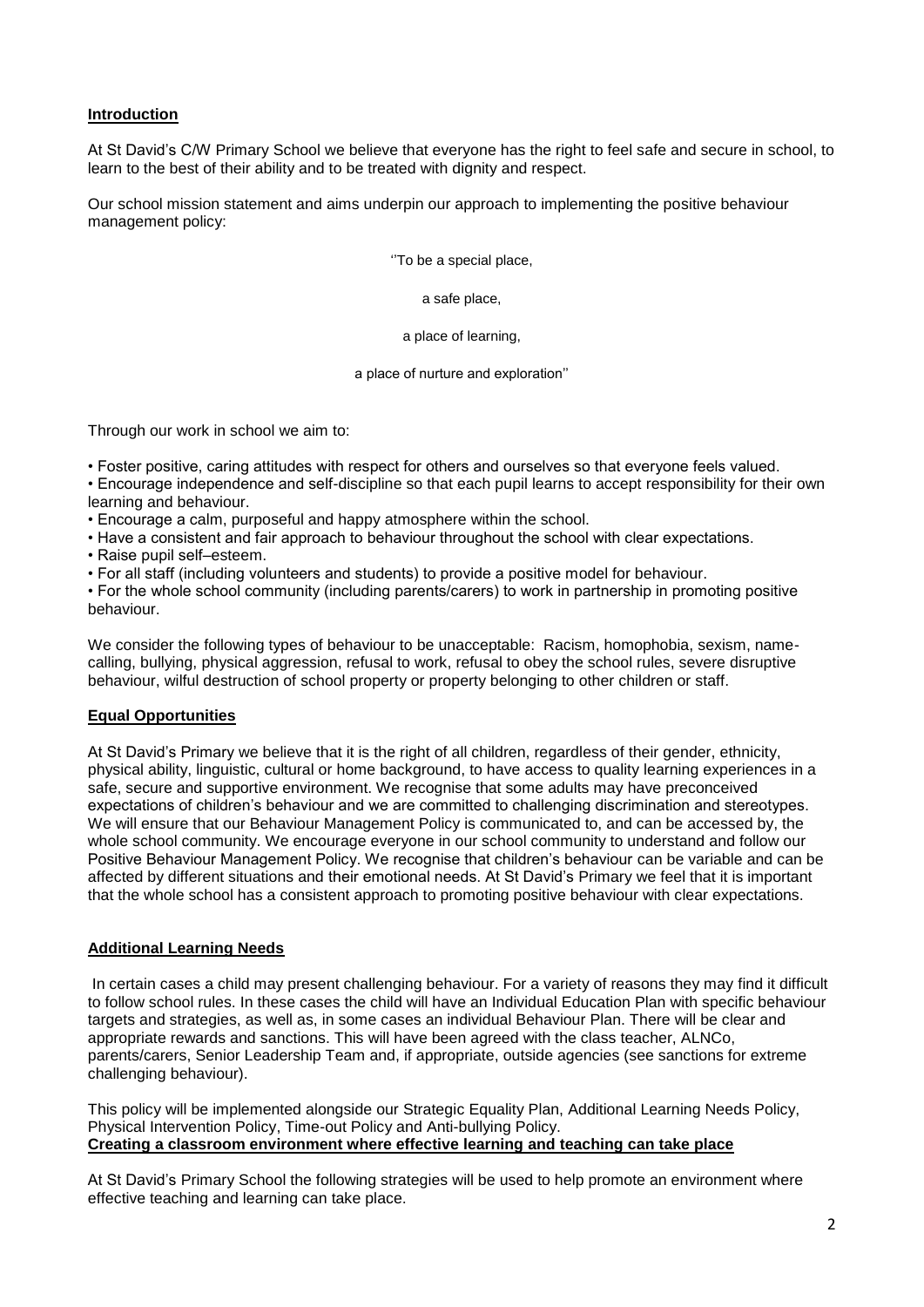- Clear routines: visual timetables will be displayed in all classrooms, where appropriate.
- Materials will be available and ready for children before the start of the lesson.

• Expected noise levels will be defined by an adult at the start of each activity / session. These will be reinforced through the use of the class voice / group voice / partner voice meters and other various strategies for example, music.

• On task behaviour will be praised in a personal and specific manner. Adults will use scanning and circulating to support this process.

- Class rule charters are generated by the children at the beginning of every year
- School rules, rewards and sanctions will be applied consistently by all adults at the school.

#### **Rules, rewards and sanctions**

The school rules, rewards and sanctions will be explained to each class at the beginning of the school year. They will be reviewed annually, or at an earlier time if appropriate, in response to the needs of the school at the time. They will be displayed in all classroom areas. The school will make parents aware of the current rules, rewards and sanctions via the school website.

#### **Our school rules**

Children have a right to learn and teachers have a right to teach. The use of rules will enable the whole school community to have a clear understanding of expectation in terms of behaviour. All staff have a responsibility to ensure that the school rules are followed at all times. If they encounter inappropriate behaviour they should address the incident promptly.

At St. David's we have a 'Pupil Code of Behaviour':

As a pupil, I will try to:

- Be kind to others
- Do my best
- Play carefully with the other children
- Take care of school equipment
- Respect the school buildings and grounds
- Be polite and well-mannered to everyone
- Complete and hand in homework on time

#### **Our school rewards**

We believe pupils should be encouraged to behave well and work hard. We would like pupils to work hard and behave well, intrinsically, simply for the pleasure of the task, but recognise that external consequences or rewards are necessary as well. Positive recognition at our school includes:

**• Praise -** focusing on children who are showing appropriate behaviour. This maybe; a gesture, a look, a signal, verbal; e.g. 'Thank you. You are walking sensibly in the corridor', praise in class, praise in assembly, praise from a senior member of staff, a positive verbal report to parents.

**• Stickers** 

**• Raffle tickets –** awarded by any member of staff for good behaviour, displaying our school values, good manners or helpfulness.

**• Rainbow chart certificates –** pupils are presented with 'Class Act' or 'Home Run' certificates.

**• Impact points (Year 6 only) -** for contributions to success of the school at class, school or wider community level. This includes committee work, representing the school at competitions, festivals and tournaments, charity work or leading school initiatives.

**• Achievement Friday** – every Friday in worship, pupils will be mentioned for their achievements over the week.

#### **Procedures and Sanctions to tackle inappropriate behaviour**

The school will ensure that children have a clear understanding of the consequences of inappropriate behaviour. Sometimes it is necessary to discourage children from behaving badly and teach them more appropriate behaviour instead. When disruptive behaviour occurs it must be dealt with calmly, promptly and consistently. The procedures and sanctions should be applied consistently by all staff. Behaviour of children in school is supported by all members of staff.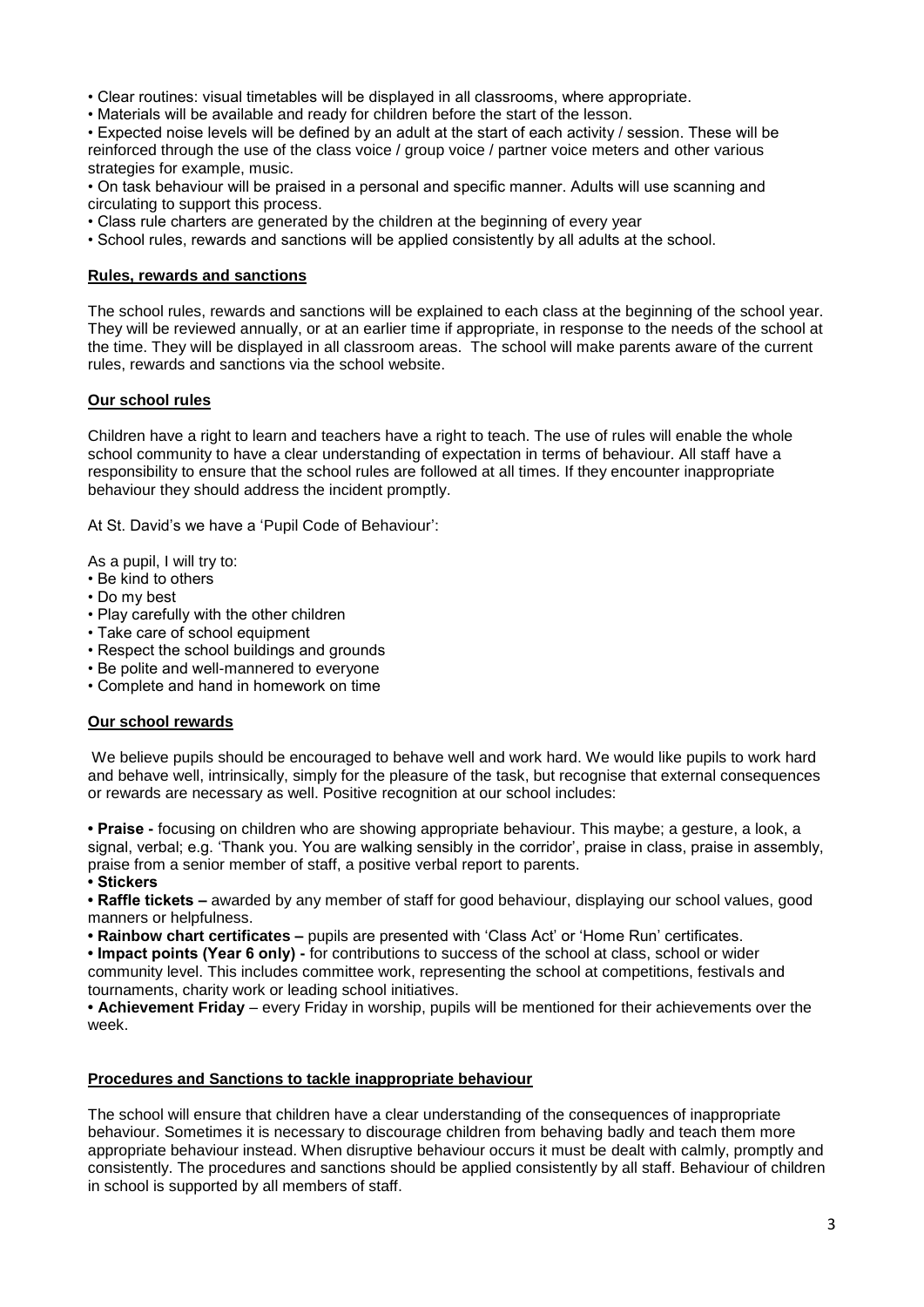**Our school sanctions** At our school we follow the 'Rainbow chart' for the sanctions we apply:

| Over the rainbow step                                            | <b>Behaviour/attainment</b>                                                                                                                                                                                                                                                                                                                                        | Reward/consequence                                                                                                                                                                                                                                                                                                                                                                                                                                                                                        |
|------------------------------------------------------------------|--------------------------------------------------------------------------------------------------------------------------------------------------------------------------------------------------------------------------------------------------------------------------------------------------------------------------------------------------------------------|-----------------------------------------------------------------------------------------------------------------------------------------------------------------------------------------------------------------------------------------------------------------------------------------------------------------------------------------------------------------------------------------------------------------------------------------------------------------------------------------------------------|
| 'Off the charts'<br>(Outstanding effort)                         | Behaviour/achievement that is deemed 'best practice' and<br>has an impact on the overall standards of behaviour/<br>achievement in the school.                                                                                                                                                                                                                     | Head teacher award & home informed/ impact point (Yr6)/<br>Work/achievement shared with other schools/ published on<br>twitter/website/newspaper                                                                                                                                                                                                                                                                                                                                                          |
| 'Home run'<br>(Brilliant effort)                                 | Behaviour/work/achievement above the norm in the class<br>and sustained over a period of days.                                                                                                                                                                                                                                                                     | 'Home Run' certificate sent home/ treasure chest raffle ticket/ share work<br>with KS leader and another class and promote role model for their<br>behaviour/ achievement in whole school Friday worship.                                                                                                                                                                                                                                                                                                 |
| 'A class act'<br>(Good effort)                                   | Work or behaviour that is line with class rules and standards<br>and shows committed effort to do well.                                                                                                                                                                                                                                                            | 'A Class Act' certificate sent home/stickers/ share good work in front of rest<br>of the class and promote the role model for their behaviour/achievement                                                                                                                                                                                                                                                                                                                                                 |
| 'The power of yet'<br>(Ready for learning)                       | Everyone registers (pegs) on this at the start of the day.                                                                                                                                                                                                                                                                                                         | Positive welcome and start to the day - reaffirming the clean slate and<br>power of yet philosophy in class.                                                                                                                                                                                                                                                                                                                                                                                              |
| 'Space time'<br>(Warning/think)                                  | Action or behaviour that shows signs of potential escalation<br>or leading to not following class/school rules - 1 <sup>st</sup><br>incident/offence.<br>Examples include: being a bad sport, bad manners, not<br>moving around the school properly (barging in etc.), play-<br>fighting, not following instructions, not completing learning<br>tasks.            | Think about it time/discussion with pupil on any 'external issues' that might<br>have affected behaviour/warning - given choice/opportunity to change/in<br>class strategies/sitting in a quieter area of the classroom/break time bench.<br>This position allows the child to be given an opportunity to improve and<br>make changes to his/her behaviour. Should the child change their behaviour<br>positively following an age appropriate time, he or she can return to 'The<br>power of Yet' stage. |
| 'Choices have<br>consequences'<br>(class/key stage sanctions)    | Behaviour not in line with class rules set - 2 <sup>nd</sup> +<br>incident/offence.<br>Examples include: bad language, insolence, damaging<br>property, name-calling intended to hurt another, deliberately<br>and frequently stopping others from working or playing.                                                                                             | Loss of privileges/break times/ reduced free time/loss of position on school<br>teams/reduced access to optional out of hours activities/ key stage leader<br>intervention/working in another classroom.                                                                                                                                                                                                                                                                                                  |
| 'The only way is up'<br>(immediate/whole school<br>intervention) | Behaviour unacceptable by class/school standards $-3rd$ or a<br>serious incident/ serious offences/.<br>Examples include: threatening behaviour, disobedience,<br>fighting, stealing, any type of discrimination<br>Any of the above behaviours which are severe, violent or<br>constitute bullying can lead to a fixed term suspension or<br>permanent exclusion. | Headteacher/SENCO/intervention/ individual behaviour plan/home<br>contacted to ensure parental involvement.                                                                                                                                                                                                                                                                                                                                                                                               |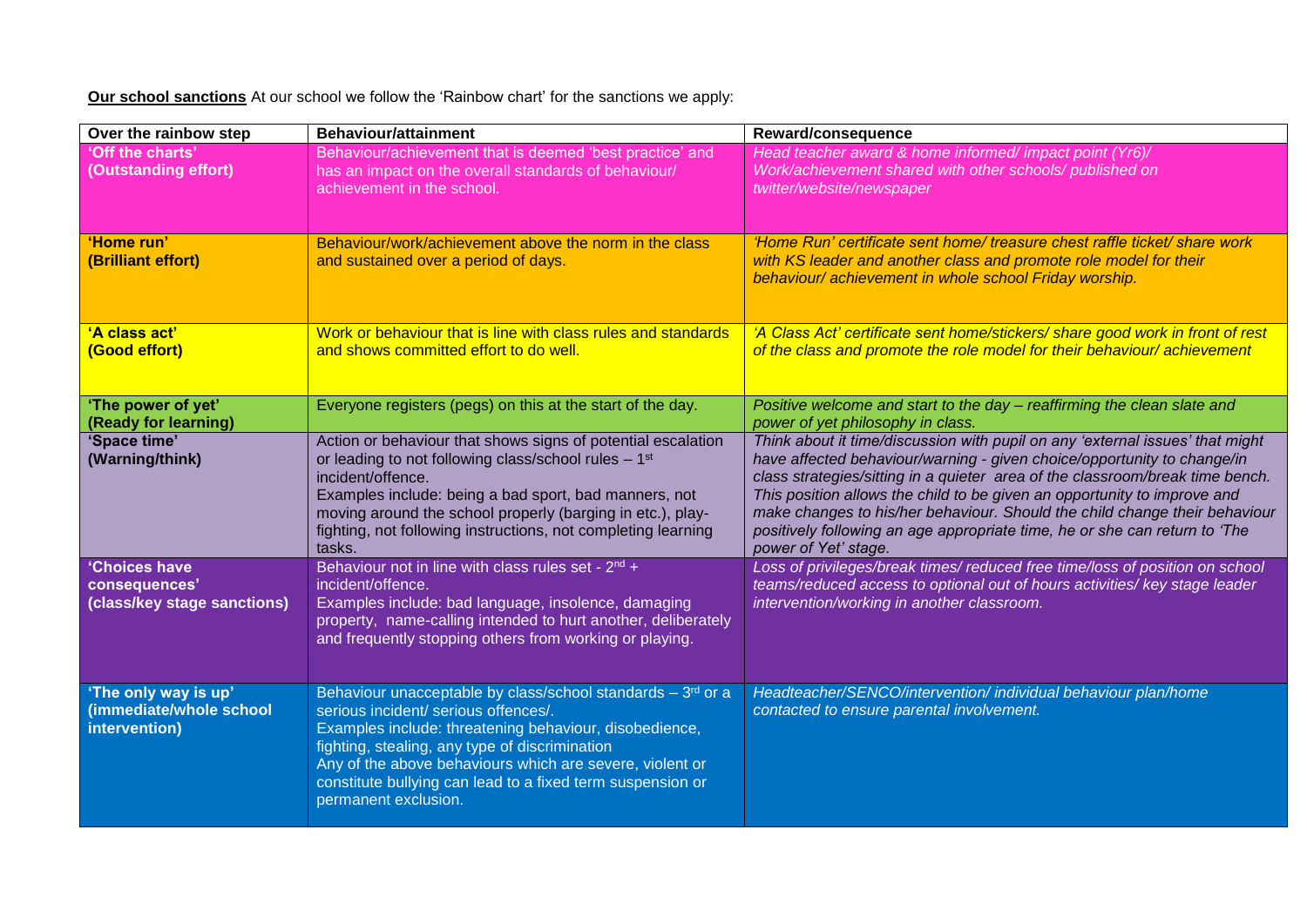#### **Re-directing off task behaviour**

Adults in the school environment will use a range of strategies to help re-direct 'off task' behaviour.

- The look
- Proximity praise: praising those children nearby who are on task
- Use of the child's name
- Physical proximity: remaining near the child
- Reminding child of the rules
- Giving choices
- Being positive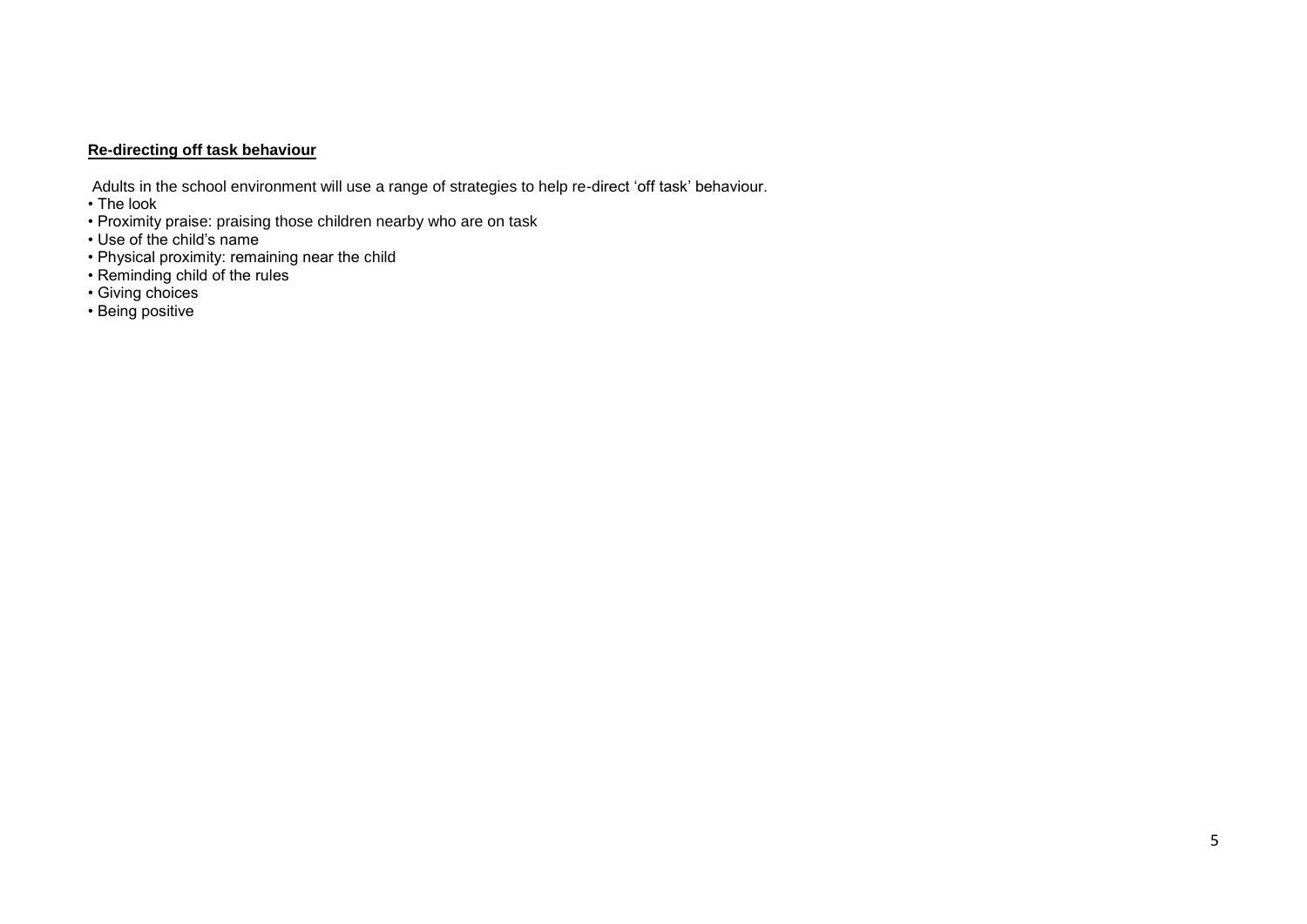Behaviour issues are recorded by the class teacher, in the class 'Llyr Enfys'. The child's name, date and time are recorded along with details of the issue and action taken.

#### **Incidents between pupils**

If an incident does occur the following procedures should be known by the children and followed by all staff. 1. A child is encouraged to say 'Stop! I don't like it" and walk away.

2. Then they tell a peer supporter/ member of staff. If necessary the member of staff speaks to both children.

3. The children are encouraged to reflect upon their actions.

4. They are encouraged to apologise (and mean it!). The member of staff (if not the class teacher) reports the incident to the class teacher and records in the 'Llyfr Enfys'.

5. If necessary, the member of staff enforces a sanction/step on the Rainbow chart.

6. For serious incidents, the Headteacher/DeputyHeadteacher should be informed.

7. If the incident is serious, the parents/carers of all children involved should be informed.

8. If incidents of a similar nature become repeated. The parents will be invited in to discuss the situation with the Headteacher/Deputy Headteacher

#### **Pupils who do not respond**

There may be a small number of pupils for whom the usual behaviour management strategies at St David's are insufficient to address their difficulties. Additional steps will then need to be taken. This may include:

• Referral to the ALNCo – an Individual Behaviour Plan with a linked reward programme may be drawn up

- Referral to the school's Educational Psychologist
- Referral to the Primary Behaviour Improvement Team.

#### **Staff responsibilities**

It is the responsibility of the Head Teacher to ensure that all new staff are fully familiar with the Behaviour Policy and its guidelines at induction. All staff will be kept up to date with any changes. It is the class teacher's responsibility to monitor the behaviour of children in their class, following the 'Over the rainbow steps (logging details of incidents in their 'LLyr Enfys') and to report unacceptable behaviour to the SMT. Staff will also be provided with a quick reference guide to the Behaviour Policy. The office staff will provide supply teachers with this guide on arrival at the school.

INSET and staff development: Staff INSET will be held to further the training and expertise of the staff, as the opportunity and need arises. Staff will attend courses in the behaviour management of children, as the need arises.

#### **Parent/Carer Involvement**

We are strongly committed to a positive, working relationship between home and school. At St David's Primary School, we take inappropriate behaviour very seriously and expect parents/carers to do the same. Our expectations are outlined in our Home/School Agreement. This is handed out at the beginning of each year, as well as to new children who start throughout the year. We would like parents/carers to discuss this document carefully with their children and to reinforce it when necessary. A copy of this policy will be posted on our website for parents to access, together with the Anti-bullying policy, Strategic Equality Plan, Additional Learning Needs Policy, Space -time Policy and Physical Intervention Policy.

#### **The role of governors**

The governing body has the responsibility of setting down these general guidelines on standards of discipline and behaviour, and of reviewing their effectiveness. The governors support the headteacher in carrying out these guidelines. The headteacher has the day-to-day authority to implement the school behaviour and discipline policy, but governors may give advice to the headteacher about particular disciplinary issues. The headteacher must take this into account when making decisions about matters of behaviour.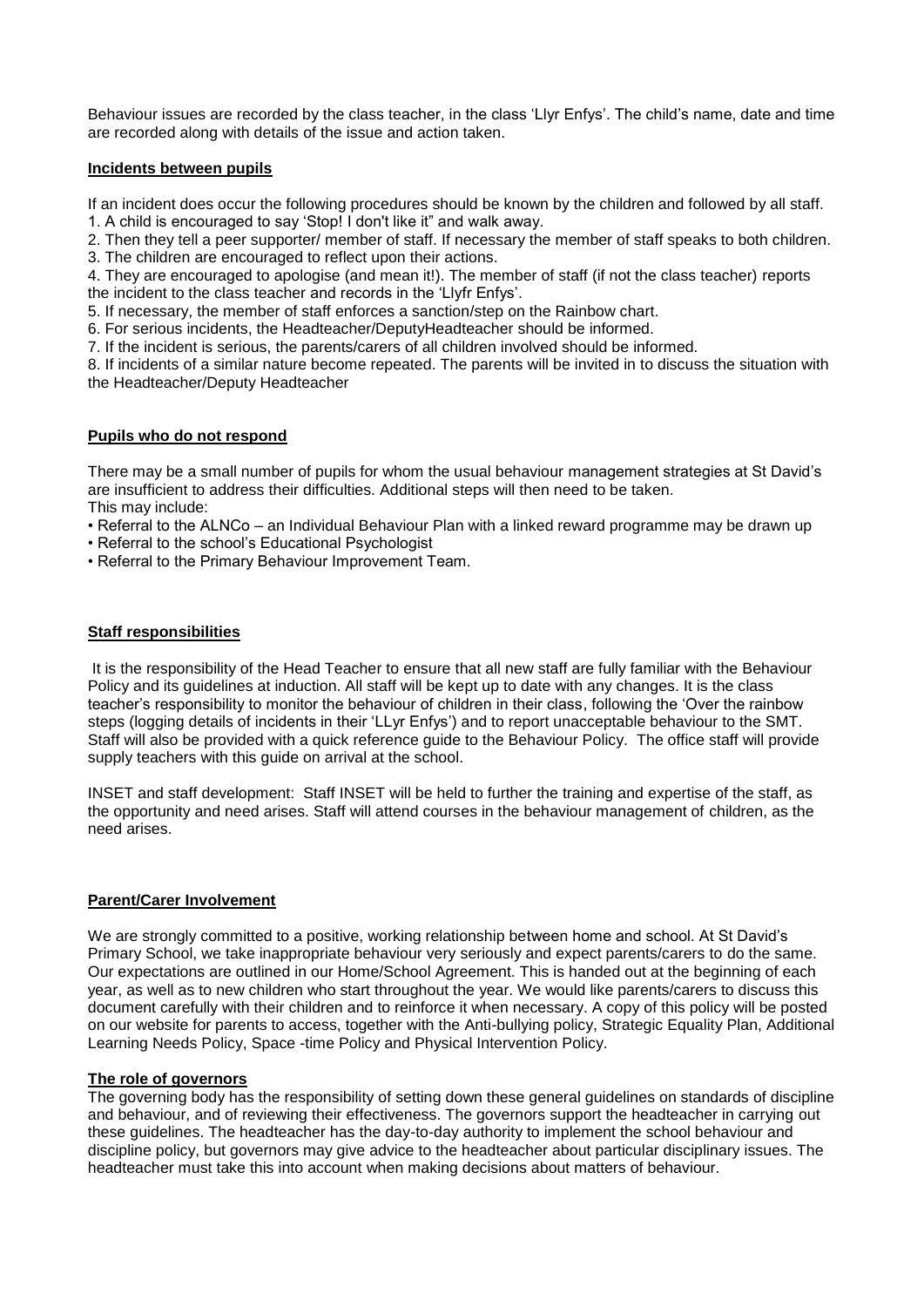#### **Fixed-term and permanent exclusions**

Exclusions may take place:

- In response to serious breaches of a school's discipline policy.
- Once the range of alternative strategies have been tried and failed.
- If allowing the pupil to remain in the school would seriously harm the education or welfare of the pupil or of others in the school.
- In all cases the school will follow the LEA guidelines for exclusions with reference to Circular 1/2004

Only the headteacher (or the acting headteacher) has the power to exclude a pupil from school. The headteacher may exclude a pupil for one or more fixed periods, for up to 45 days in any one school year. The headteacher may also exclude a pupil permanently. It is also possible for the headteacher to convert a fixed-term exclusion into a permanent exclusion, if the circumstances warrant this. If the headteacher excludes a pupil, s/he informs the parents immediately, giving reasons for the exclusion. At the same time, the headteacher makes it clear to the parents that they can, if they wish, appeal against the decision to the governing body. The school informs the parents how to make any such appeal. The headteacher informs the LEA and the governing body about any permanent exclusion, and about any fixed-term exclusions beyond five days in any one term.

The governing body itself cannot either exclude a pupil or extend the exclusion period made by the headteacher. The governing body has a discipline committee which is made up of between three and five members. This committee considers any exclusion appeals on behalf of the governors. When an appeals panel meets to consider an exclusion, they consider the circumstances in which the pupil was excluded, consider any representation by parents and the LEA, and consider whether the pupil should be reinstated. If the governors' appeals panel decides that a pupil should be reinstated, the headteacher must comply with this ruling.

#### **Monitoring and Recording of Behaviour at St David's Primary School**

The monitoring of behaviour in school is the responsibility of all staff. 'Llyfr Enfys' – behaviour log books are carefully monitored by class teachers in order to identify patterns of behaviour. Concerns are reported to the ALNCo..

The Headteacher and ALNCo will monitor the Anti-bullying, Physical Intervention, space- time and Exclusion Records and report on them termly to the Local Authority via L.A termly returns and to the Governing Body in his termly Headteacher's report.

Weekly Team meetings - staff will discuss children's behaviour in their phases on a regular basis and, if appropriate, the Team Leaders will pass this information on to the Head Teacher.

Senior Management Team meetings – behaviour is a regular agenda item and the policy will be regularly reviewed and concerns discussed. The overall effectiveness of the behaviour policy will be reviewed at least once every two years and amendments made after consultation with all members of staff.

| <b>Monitoring and Review</b> |                                                   |  |  |  |
|------------------------------|---------------------------------------------------|--|--|--|
| Author                       | L.Croke                                           |  |  |  |
| Created on                   | February 2011                                     |  |  |  |
| Last updated on              | September 2017<br>by K.Anthony and<br>C. Hoffrock |  |  |  |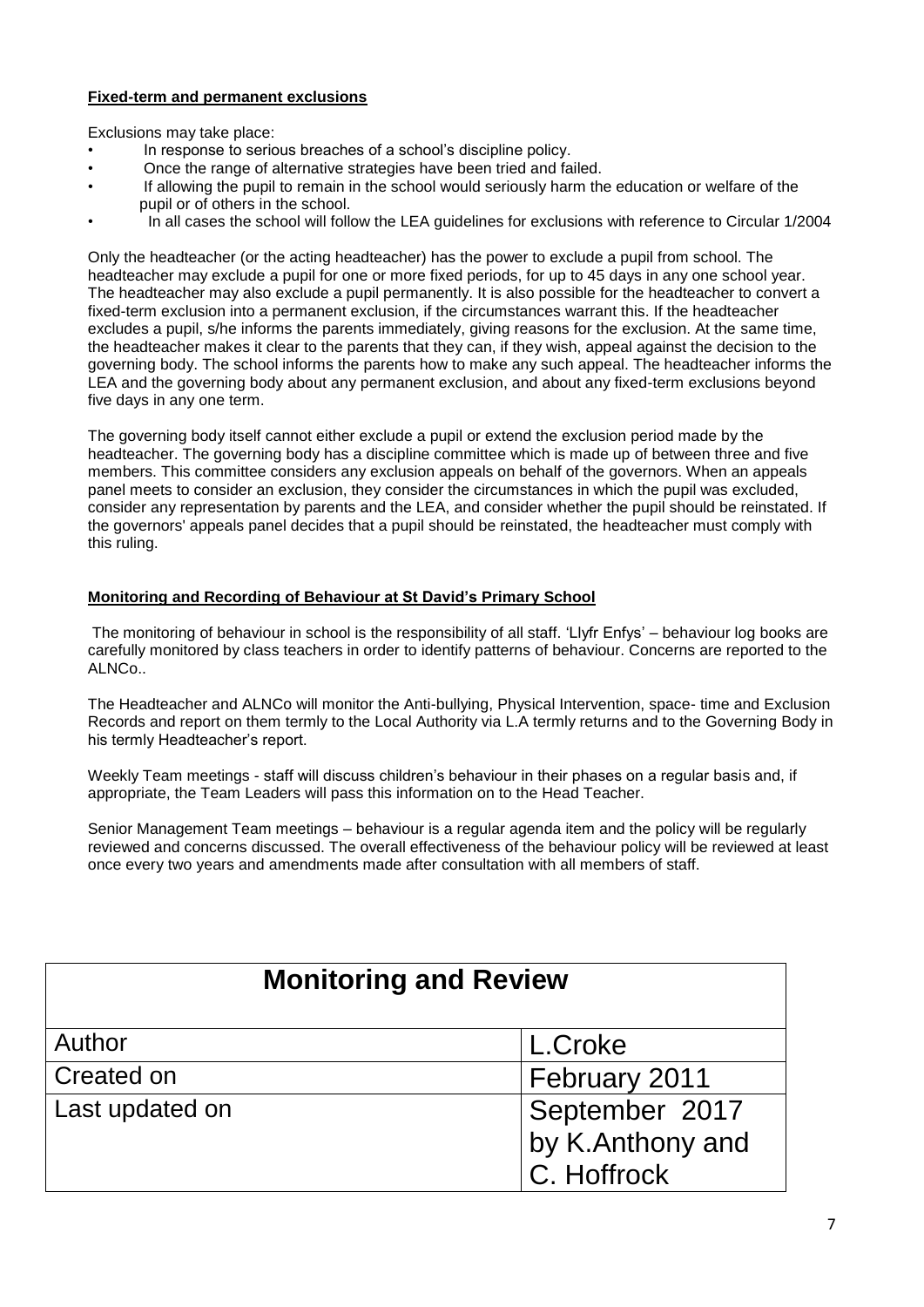| Adopted by Governing Body on           |          |
|----------------------------------------|----------|
| Scheduled review date                  | Annually |
| Head teacher's signature and date      |          |
| Chair of Governor's signature and date |          |

Appendix 1:

#### **Procedures in School**

#### **Moving around school**

#### **We expect the children:**

- To move about quietly
- To walk around the school

#### **All adults in school should encourage the children to do this by:**

- Leading by example
- Reminding the children how to move around school, in a positive way
- Giving praise for children who are walking sensibly
- Stop to check the children are together at points on the journey
- If a child is running, ask them to stop and remind them to walk

#### **Worship**

#### **The children should:**

- Walk in and out of worship/assembly without talking
- Sit with their legs crossed and their hands still
- Put up their hands to answer questions

#### **The adults should:**

- Leave enough time to prepare the children for worship
- Be punctual
- Walk with the children ensuring they are quiet
- Keep a watchful eye on the children during worship/assembly and if a child is being disruptive, catch their attention and if necessary move them near to an adult
- Lead by example by modelling positive behaviour

#### **The classroom**

#### **The children should:**

- Come into class and leave in an orderly manner
- Address the teacher by name
- Sit quietly and listen to the teacher at appropriate times
- Ask permission to leave the room, so that the teacher knows where they are
- Follow class rules

#### **The staff should:**

- Be aware of individual children's needs and employ appropriate strategies
- Give meaningful praise and encouragement
- Maintain an attractive & tidy classroom with stimulating and up-to-date displays
- Plan work carefully and ensure it is interesting and well-matched to children's abilities
- Make sure children know what is expected of them and make learning intentions explicit
- •Defuse potential incidents or situations before they occur
- Continually observe and scan the behaviour in the class

• Apply rules fairly, consistently and firmly: use agreed rewards and sanctions consistently •Listen to the children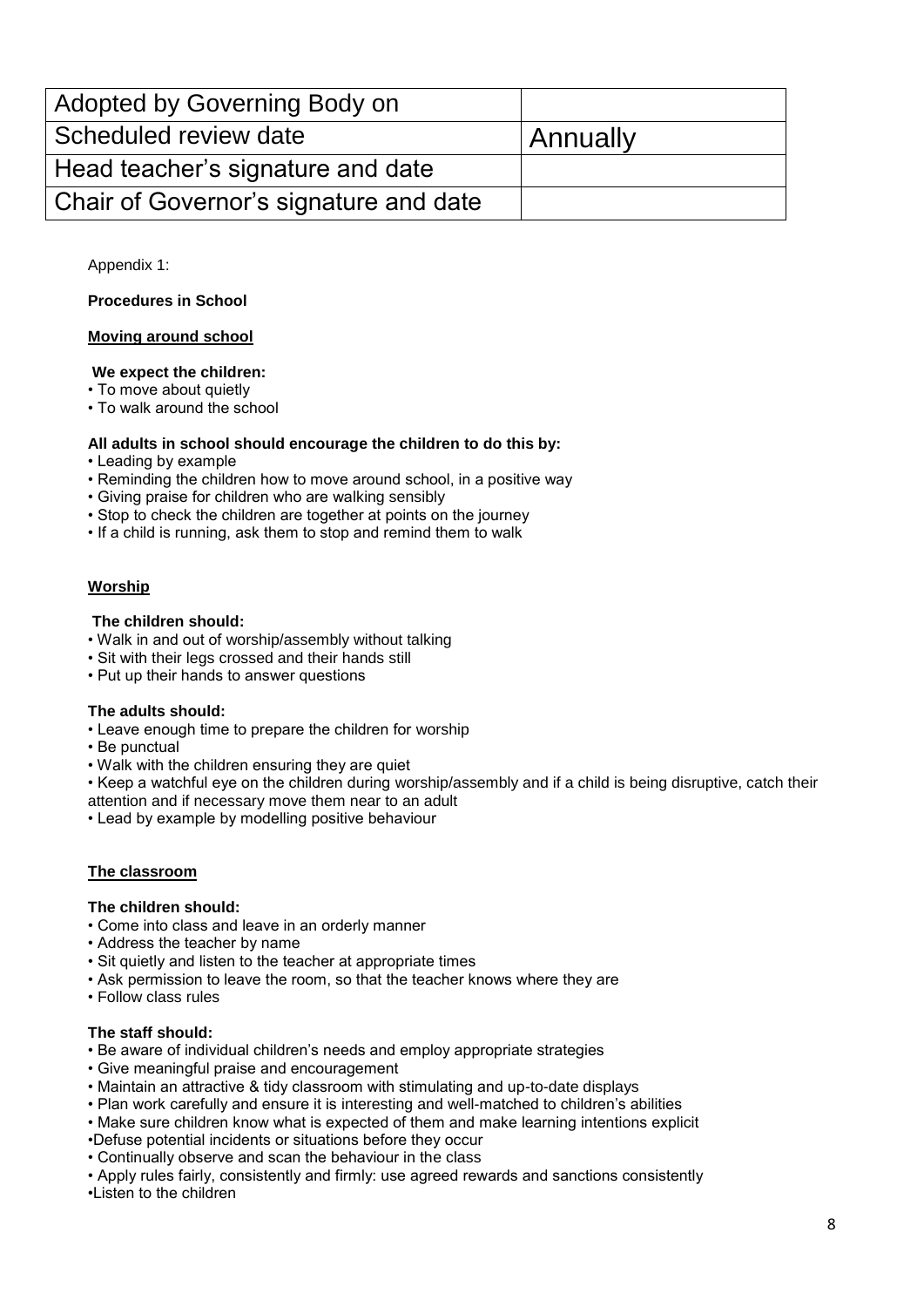- Always deal with offenders: to ignore is to condone
- Send for an appropriate member of staff in an emergency

#### **The Playground**

Our School rules are enforced at play times and in the playground by all staff.

#### **The children should:**

- Remain in the playground at all times
- Tell an adult if they need to go inside for any reason
- Use the toilets properly
- Play appropriately
- Treat the playground apparatus & toys with respect

#### **The staff should:**

• Be vigilant by monitoring the whole yard and field, watching for potential incidents and defusing them before they start

- Remind the children to walk to and from the playground
- Remind the children to play together co-operatively
- LISTEN to children who are upset
- Be in the playground promptly, to meet their class
- Always follow up any incidents
- Inform the SMT of any serious incidents, following the agreed procedures laid out above.

#### **At the end of playtime the following procedure is to be followed:**

- All staff will be out in the playground on time
- Children line up in silence, in the allotted space when the bell is rung
- The staff lead the children back to class

• If children have broken the rules in the playground, the agreed procedures and sanctions should be followed by staff.

#### **Lunchtimes:**

As the children finish their lunch they should walk to the playground from the Dining Hall. It is the responsibility of the Mid-day Supervisors (MDS) to ensure that there is sufficient supervision in the Dining Hall and Playground over the lunch time. If there are any concerns in this respect they must be reported to the Senior MDS. During lunchtime play, the MDSs are expected to follow the agreed sanctions and procedures as laid out in the Behaviour Policy. Any playground issues will be reported to the Class Teachers by the MDS and there will be time after lunch to resolve minor conflicts. Arrangements will be made by the Head for children who find it difficult to control their behaviour at lunchtime, to be given an opportunity for a quiet time inside. Persistent behaviour problems at lunchtime may eventually result in a child being sent home for lunch.

#### **Wet playtimes and lunchtimes**

In the event of a wet playtime/lunch time the children will generally go to the hall or a designated classroom with their teaching assistants/teachers/MDS.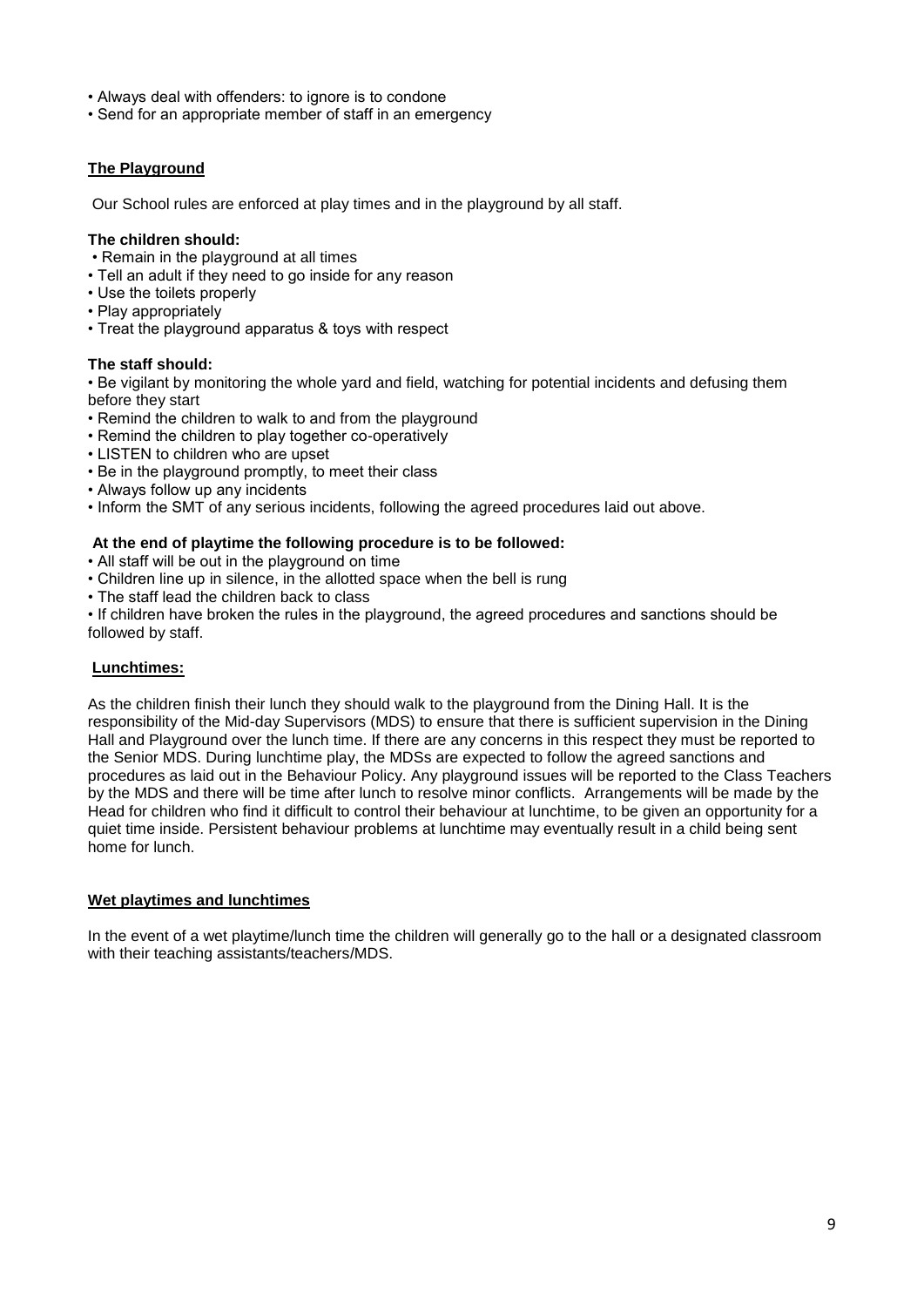## **Anti-Bullying Policy**

## **1) Objectives of this Policy**

This Anti-Bullying Policy outlines what St David's CIW VA Primary School will do to prevent and tackle bullying. The policy has been drawn up with the involvement of the whole school community.

## **2) Our school community:**

- o Discusses , monitors and reviews our anti-bullying policy on a regular basis.
- o Supports staff to promote positive relationships and identify and tackle bullying appropriately.
- o Ensures that pupils are aware that all bullying concerns will be dealt with sensitively and effectively; that pupils feel safe to learn; and that pupils abide by the antibullying policy.
- o Reports back to parents/carers regarding their concerns on bullying and deals promptly with complaints. Parents/ carers in turn work with the school to uphold the anti-bullying policy.
- o Seeks to learn from good anti-bullying practice elsewhere and utilises support from the Local Authority and other relevant organisations when appropriate<sup>1</sup>.

## **3) Definition of bullying**

### Bullying is "**Behaviour by an individual or a group, usually repeated over time, that intentionally hurts another individual either physically or emotionally**".

Bullying can include: name calling, taunting, mocking, making offensive comments,; kicking; hitting; taking belongings; inappropriate text messaging and electronic messaging (including through web-sites, social networking sites and instant messenger); sending offensive or degrading images by phone or via the internet; producing offensive graffiti; gossiping; excluding people from groups and spreading hurtful and untruthful rumours.<sup>2</sup>

## **4) Forms of bullying covered by this Policy**

Bullying can happen to anyone.This policy covers all types of bullying including:

- o Bullying related to race, religion or culture.
- o Bullying related to special educational needs.
- o Bullying related to appearance or health conditions.
- o Bullying related to sexual orientation.
- o Bullying of young carers or looked after children or otherwise related to home circumstances.
- o Sexist or sexual bullying.
- o Cyber bullying.
- o Physical and emotional

## **5) Preventing, identifying and responding to bullying**

<sup>1</sup> <sup>1</sup> Adapted from Bullying – A Charter for Action, DCSF

<sup>&</sup>lt;sup>2</sup> Adapted from Safe to Learn, Embedding anti-bullying work in schools, DCSF, 2007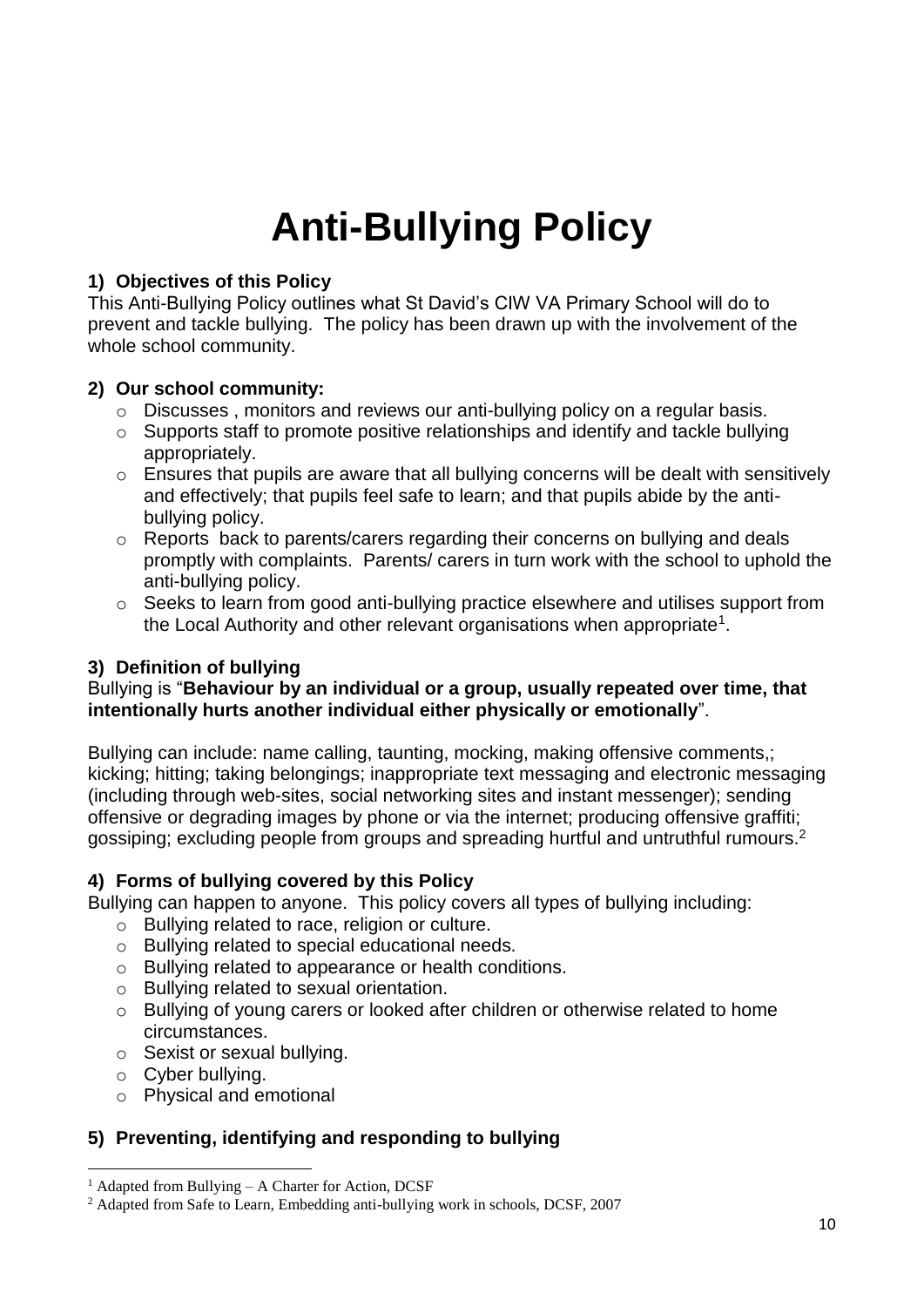We will:

- o Work with staff and outside agencies to identify all forms of prejudice-driven bullying.
- o Actively provide systematic opportunities to develop pupils' social and emotional skills, including their resilience.
- o Consider all opportunities for addressing bullying through the curriculum, displays, peer support and the School Council.
- o Train all staff including lunchtime staff and learning mentors to identify bullying and follow school policy and procedures on bullying.
- o Actively create "safe spaces" for vulnerable children and young people.

## **6) Involvement of pupils / students**

We will:

- o Regularly canvas children and young people's views on the extent and nature of bullying.
- o Ensure students know how to express worries and anxieties about bullying.
- o Ensure all students are aware of the range of sanctions that may be applied against those engaging in bullying.
- o Involve students in anti-bullying campaigns in schools.
- o Publicise the details of helplines and websites.
- o Offer support to students who have been bullied.
- o Work with students who have been bullying in order to address the problems they have.

## **7) Liaison with parents and carers**

We will:

- o Ensure that parents / carers know whom to contact if they are worried about bullying.
- o Ensure parents know about our complaints procedure and how to use it effectively.
- o Ensure parents / carers know where to access independent advice about bullying.
- o Work with parents and the local community to address issues beyond the school gates that give rise to bullying.

## **8) Monitoring & review, policy into practice**

We will review this Policy at least once every two years as well as when incidents occur that suggest the need for review. The school uses the guidance by the DCSF\* and the Anti-Bullying Alliance\*\* to inform its action planning to prevent and tackle bullying.

## **9) Responsibilities**

This Policy only works if it ensures that the whole school community understands that bullying is not tolerated and understands the steps that will be taken to both prevent and respond to bullying.

It is the responsibility of:

- School Governors to take a lead role in monitoring and reviewing this policy.
- Governors, the Head teacher, Senior Managers, Teaching and Non Teaching staff to read this policy and implement it accordingly.
- The Head teacher to communicate the policy to the school community.
- Pupils to abide by the policy.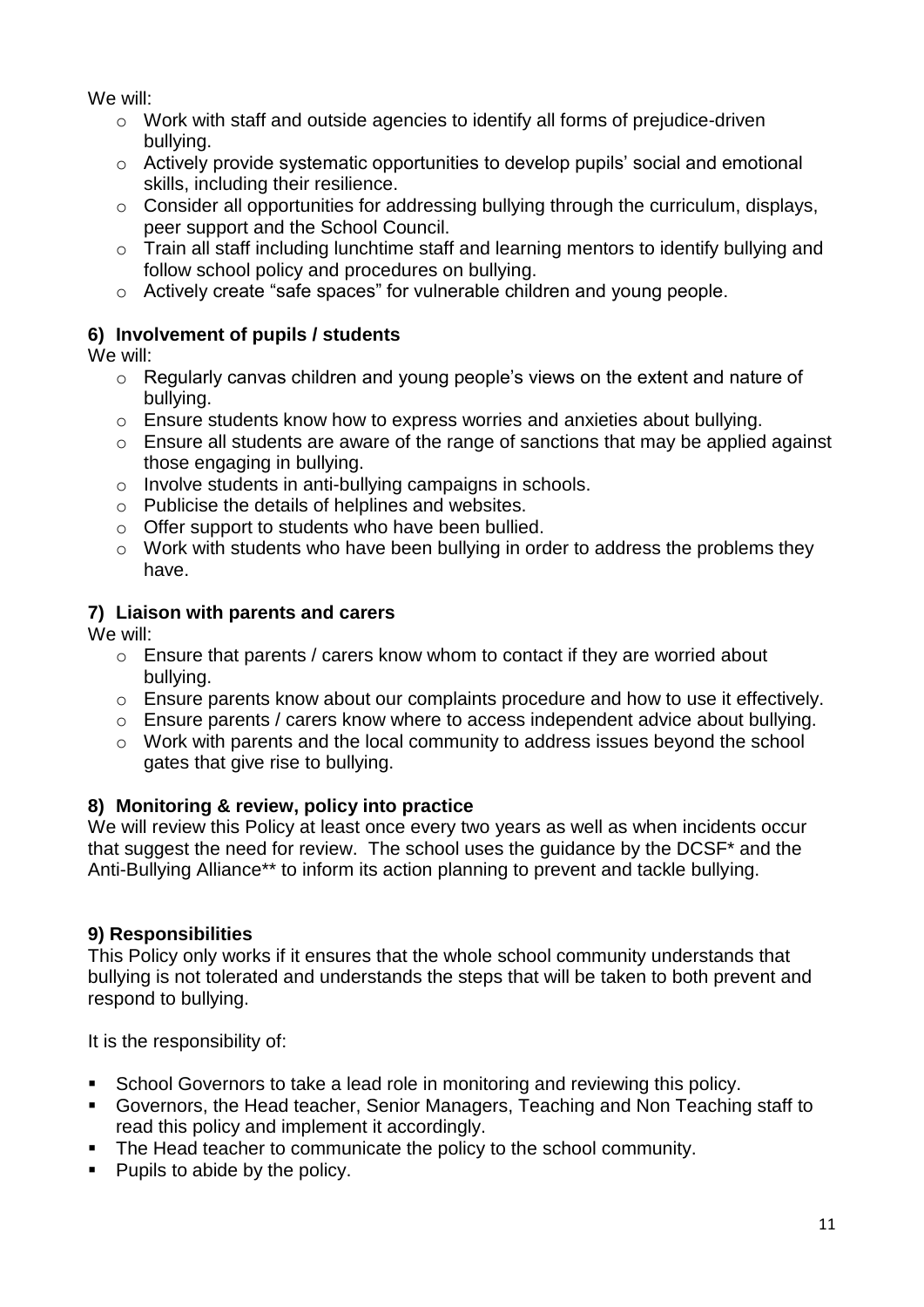## **Appendix 1a**

## **Types of bullying**

| <b>Type</b>                                      | <b>Example</b>                                                                                                                                                                                                                                                                                       |
|--------------------------------------------------|------------------------------------------------------------------------------------------------------------------------------------------------------------------------------------------------------------------------------------------------------------------------------------------------------|
| <b>Physical Bullying</b><br>Verbal/Psychological | Kicking or hitting<br>$\bullet$<br>Prodding, pushing or spitting<br>$\bullet$<br>Other physical assault<br>$\bullet$<br>Intimidating behaviour<br>$\bullet$<br>Interference with physical property<br>$\bullet$<br>Threats or taunts<br>$\bullet$                                                    |
|                                                  | Shunning/ostracism<br>$\bullet$<br>Name calling/verbal abuse<br>$\bullet$<br>Spreading of rumours<br>$\bullet$<br>Making inappropriate comments in relation to appearance<br>$\bullet$<br>Extortion<br>$\bullet$                                                                                     |
| <b>Socio-economic Status</b>                     | Negative stereotyping, name calling or ridiculing based on financial<br>$\bullet$<br>circumstances                                                                                                                                                                                                   |
| <b>Sexist</b>                                    | Use of sexist language<br>$\bullet$<br>Negative stereotyping based on gender<br>$\bullet$                                                                                                                                                                                                            |
| <b>Sexual</b>                                    | Unwanted/inappropriate physical contact<br>$\bullet$<br>Sexual innuendo<br>$\bullet$<br>Suggestive propositioning<br>٠<br>Distribution/display of pornographic material aimed at an individual<br>$\bullet$<br>Graffiti with a sexual content aimed at an individual                                 |
| Homophobic                                       | Name calling, innuendo or negative stereotyping based on sexual<br>$\bullet$<br>orientation<br>Use of homophobic language                                                                                                                                                                            |
| <b>Faith-based</b>                               | Negative stereotyping name calling or ridiculing based on religion<br>$\bullet$                                                                                                                                                                                                                      |
| <b>SEN/Disability</b>                            | Name calling, innuendo or negative stereotyping based on disability<br>$\bullet$<br>or learning difficulties<br>Excluding from activity on the basis of disability or learning difficulty                                                                                                            |
| Gifted/Talented                                  | Name calling, innuendo or negative stereotyping based on high<br>$\bullet$<br>levels of ability or effort<br>Ostracism resulting from perceptions of high levels of ability                                                                                                                          |
| <b>Cyber</b>                                     | Abuse on-line (e.g. social networking sites) or via text messaging /<br>$\bullet$<br>emails<br>Interfering with electronic files<br>Setting up or promoting inappropriate websites<br>Inappropriate sharing of images from webcams/mobile phones etc<br>Interfering with email accounts<br>$\bullet$ |
| <b>Racist</b>                                    | Physical, verbal, written, on-line or text abuse or ridicule based on<br>$\bullet$<br>differences of race, colour, ethnicity, nationality, culture or language.<br>Refusal to co-operate with others on the basis of any of the above<br>differences                                                 |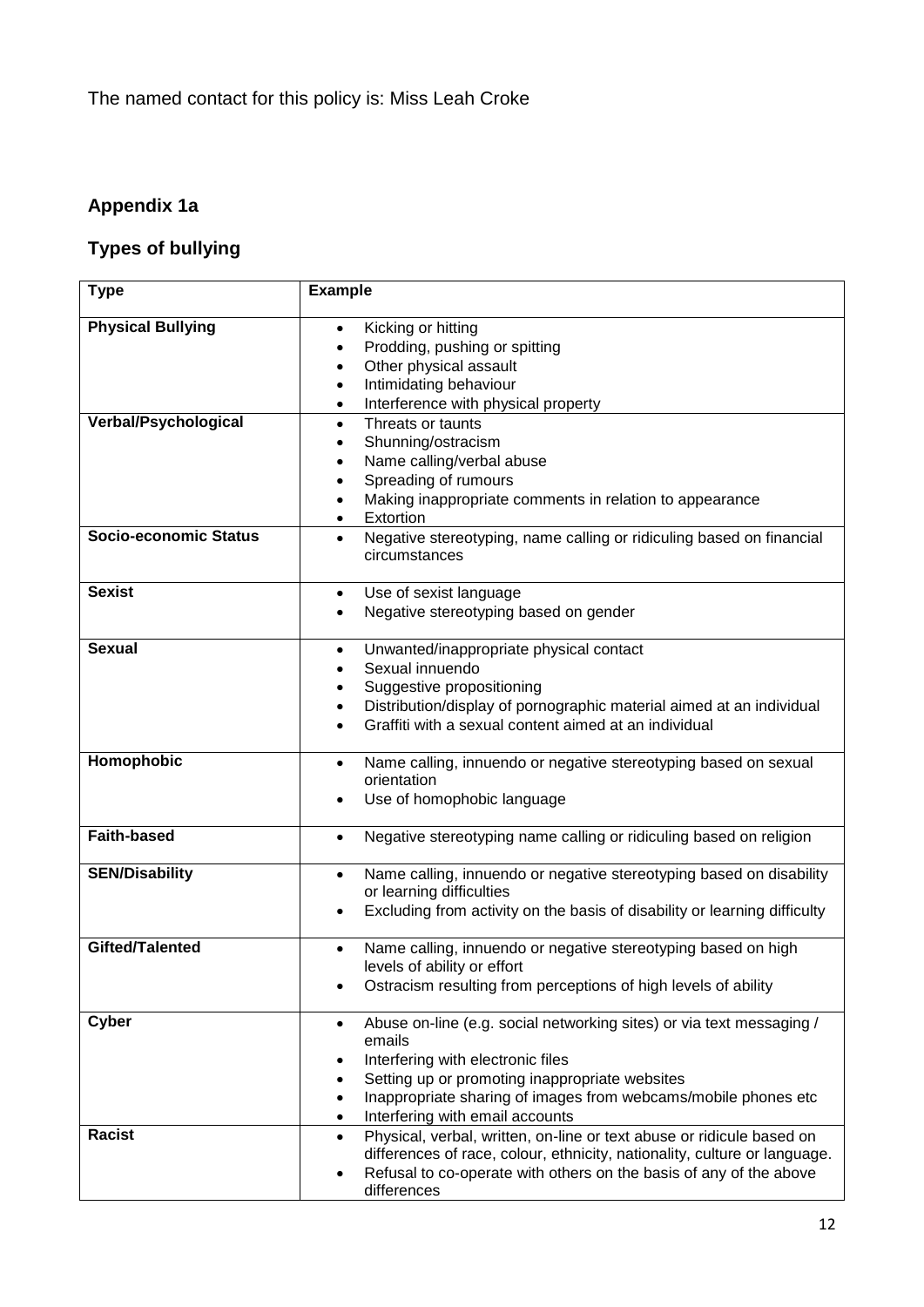|  | Stereotyping on the basis of colour, race ethnicity etc<br>• Promoting offensive materials such as racist leaflets, magazines or |
|--|----------------------------------------------------------------------------------------------------------------------------------|
|  | computer software on Vale County Council premises                                                                                |

## **Appendix 2**

## **Children and Young Persons' definition of bullying**

Bullying is hurting people on purpose over and over again, making them feel sad, afraid and upset.

Bullying can be:

- o being unfriendly, nasty, mean, leaving people out, hiding people's things, threatening
- o using violence e.g. pushing, kicking, hitting, punching
- o picking on someone because of their colour, religion, nationality, accent or dress
- $\circ$  touching someone in a way that is wrong or saying things that make them feel uncomfortable or scared
- o teasing someone because of who they are friends with, how they look or what they like
- o name-calling, spreading stories, teasing, making fun of people
- o misusing internet chat rooms, sending threatening or nasty e-mails or texts, taking inappropriate photos or videos

Someone can also be hurt by an incident that only happens once.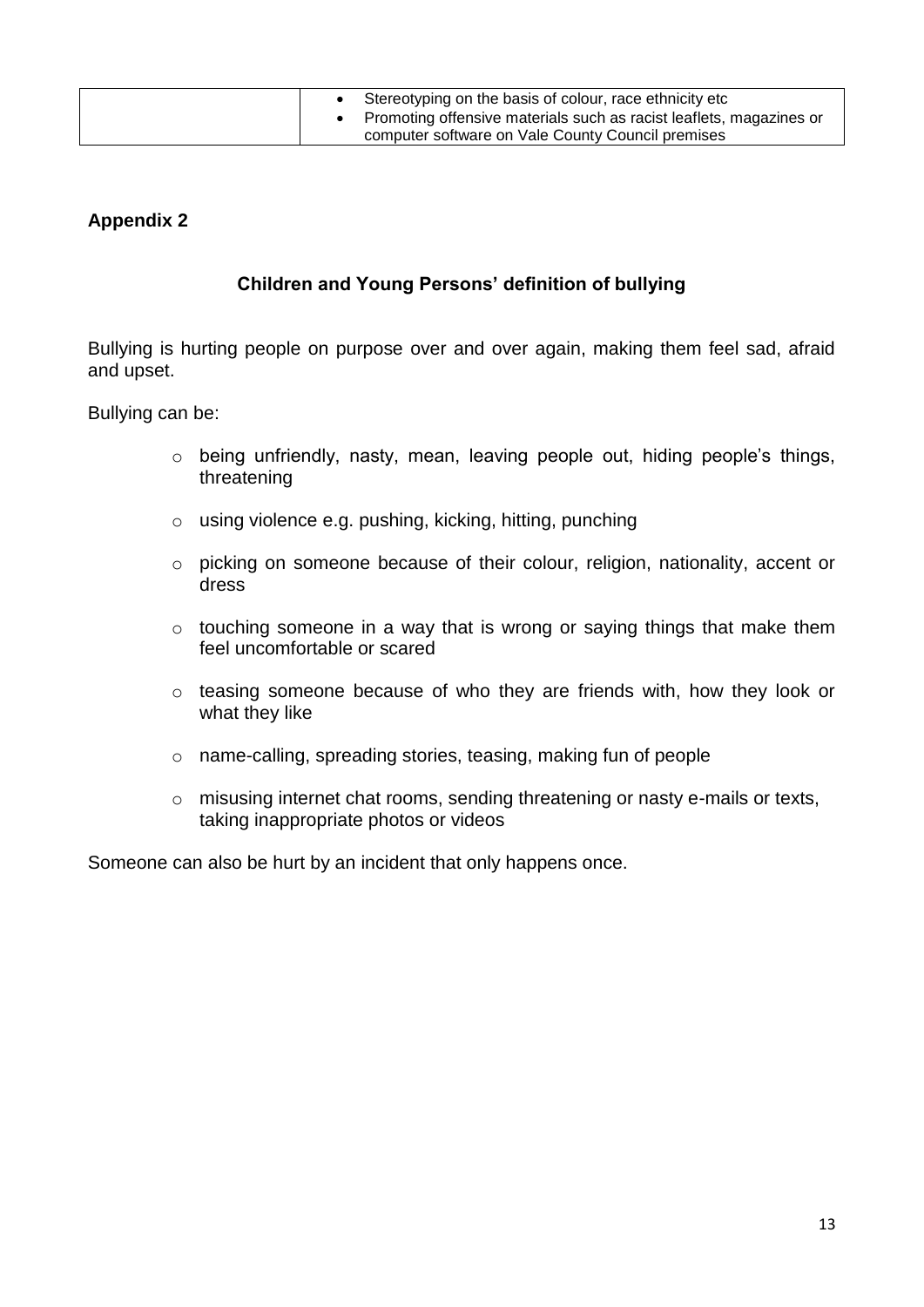## **Appendix 3**

### **Legal responsibilities / Welsh Government Guidance**

#### **The Education and Inspections Act 2006.**

There are a number of statutory obligations on schools with regard to behaviour which establish clear responsibilities to respond to bullying. In particular section 89 of the Education and Inspections Act 2006:

- states that every school must have measures to encourage good behaviour and prevent all forms of bullying amongst pupils. These measures should be part of the school's behaviour policy which must be communicated to all pupils, school staff and parents
- gives headteachers the ability to ensure that pupils behave when they are not on school premises or under the lawful control of school staff.

#### **The Equality Act 2010**

Under the Equality Act 2010, new duties on schools and other public bodies came into force in April 2011. The Act strengthens and simplifies existing equality legislation. The Act brings together existing duties not to discriminate on grounds of race, disability and gender which schools are already bound to comply with, and it extends these to include duties not to discriminate on the grounds of age, sexual orientation, religion or belief, and gender reassignment. It places a requirement on governing bodies and proprietors of schools to eliminate discrimination and promote equal opportunities, some of which they will already be doing. It applies to school policies for tackling prejudice based bullying.

#### **Safeguarding children and young people.**

Under the Children Act 1989 a bullying incident should be addressed as a child protection concern when there is 'reasonable cause to suspect that a child is suffering, or is likely to suffer, significant harm'. Where this is the case, the school staff should report their concerns to their local authority Children's Services in line with All Wales Child Protection Procedures. Under the Children Act 2004, all agencies have a responsibility to safeguard children and young people and promote their welfare. Even where safeguarding is not considered to be an issue, schools may need to draw on a range of external services to support the pupil who is experiencing bullying, or to tackle any underlying issue which has contributed to a child doing the bullying.

#### **Criminal law**

Although bullying in itself is not a specific criminal offence in the UK, it is important to bear in mind that some types of harassing or threatening behaviour – or communications – could be a criminal offence, for example under the Protection from Harassment Act 1997, the Malicious Communications Act 1988, the Communications Act 2003, and the Public Order Act 1986. If school staff, feel that an offence may have been committed they should seek assistance from the police. For example, under the Malicious Communication Act 1988, it is an offence for a person to send an electronic communication to another person with the intent to cause distress or anxiety or to send an electronic communication which conveys a message which is indecent or grossly offensive, a threat, or information which is false and known or believed to be false by the sender.

#### **Bullying outside school premises**

Head teachers have a specific statutory power to discipline pupils for poor behaviour outside of the school premises. Section 89(5) of the Education and Inspections Act 2006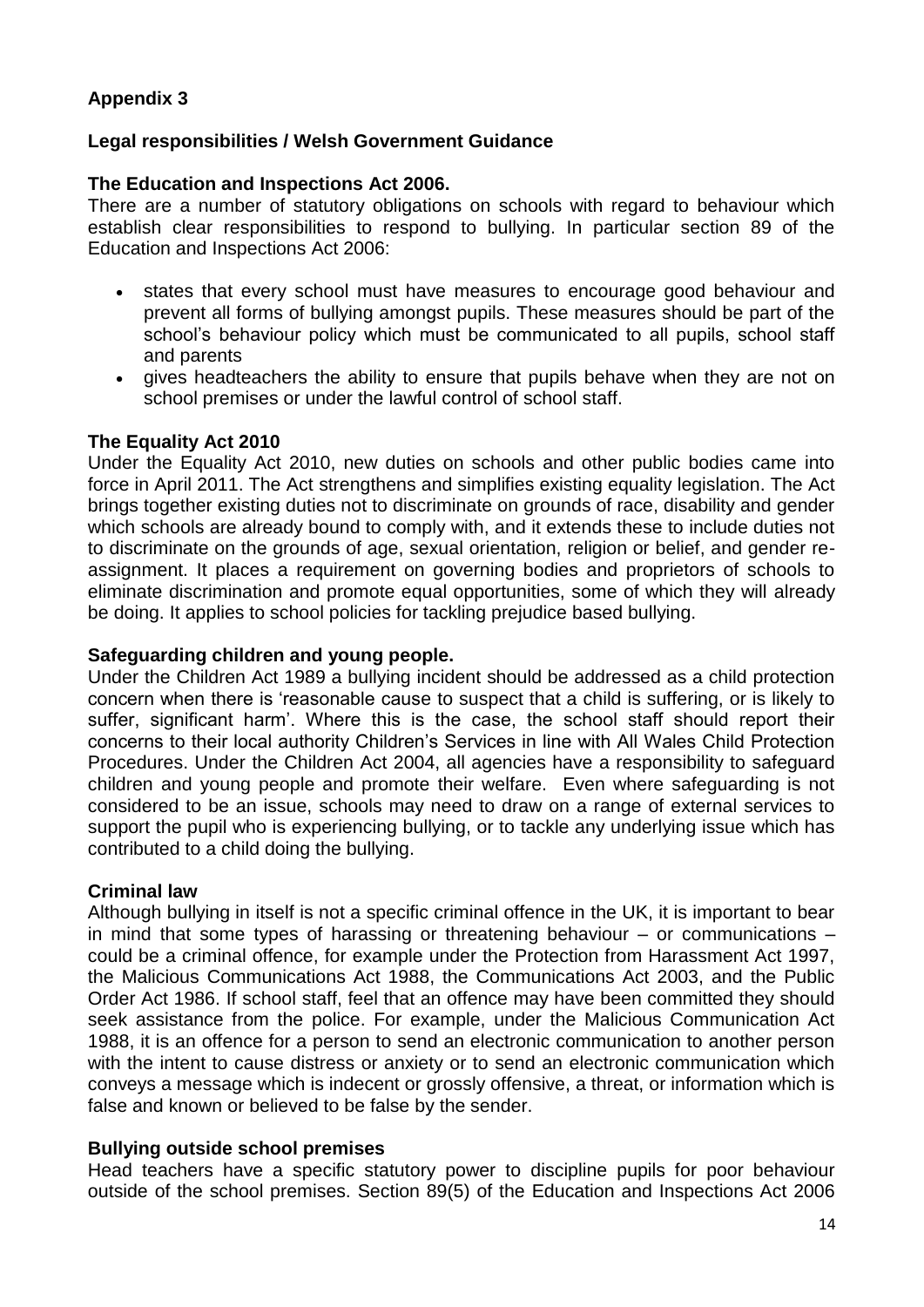gives head teachers the power to regulate pupils' conduct when they are not on school premises and are not under the lawful control or charge of a member of school staff. This can relate to any bullying incidents occurring anywhere off the school premises, such as on school or public transport, outside the local shops, or in a town or village centre.

Where bullying outside school is reported to school staff, it should be investigated and acted on. The head teacher should also consider whether it is appropriate to notify the police or anti-social behaviour coordinator in their local authority of the actions taken against a pupil. If the misbehaviour could be criminal or poses a serious threat to a member of the public, the police should always be informed.

### **Other References:**

Lawrence Enquiry and Report, 1999.

### **Welsh Government Guidance:**

**1.**Respecting Others: Anti-bullying Guidance WAG Circular 23/2003.

- Respecting Others: Bullying and Special Educational Needs and Disabilities (Guidance Document 052/2011)
- Respecting Others; Homophobic Bullying (Guidance Document 056/2011)
- Respecting Others: Bullying Around Race, Religion and Culture (Guidance Document 051/2011)
- Respecting Others: Cyber Bullying (Guidance Document 057/2011)
- Respecting Others: Sexist, Sexual and Transphobic Bullying (Guidance Document 055/2011)

2.National Behaviour and Attendance review, 2006, Report, 2008 and Action Plan, 2009.

3.Rights to Action (based on the United Nations Convention on the Rights of the Child, 2000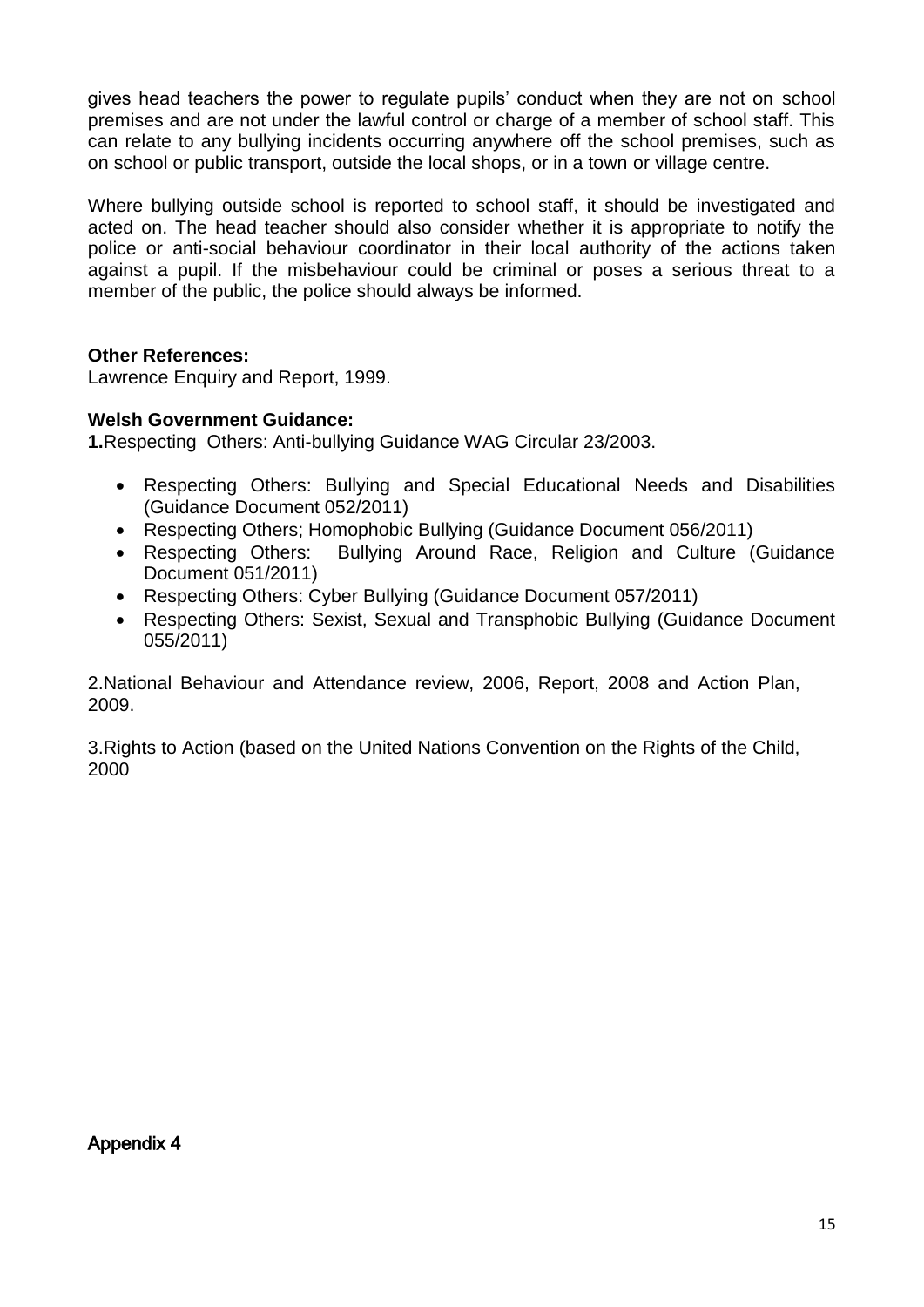## **Bullying advice for Children and Young People**

## **What is bullying?**

Bullying is when someone deliberately hurts someone on more than one occasion by using behaviour, which is meant to physically hurt, frighten or upset the other person.

Bullying can be:

- **Emotional:** hurting people's feelings, excluding from activities or play
- **Physical:** pushing, kicking punching, spitting, pinching
- **Verbal:** teasing, name-calling, making threats, spreading rumours
- **Cyber:** nasty text messages, emails, pictures sent electronically
- **Racist**: hurtful behaviour because of a person's colour, religion, culture
- **Sexual:** unwanted physical contact, rude comments
- **Homophobic:** bullying motivated by prejudice against someone who is lesbian, gay or bisexual
- **Disability:** bullying around special educational needs or disabilities

## **What can I do if I am being bullied?**

- Schools have to have an anti-bullying policy and must deal with incidents of bullying so tell a teacher. The school will want to know if you are being bullied and will want to help you.
- Tell your parents and your friends. Ask your friends to look out for you
- Help yourself by trying to ignore the bully
- Act as though you don't care what they say or do
- Use eye contact and firmly tell them to go away
- Walk away
- Try not to cry or look upset as bullies want to get a reaction
- Keep calm and try not to get angry
- Don't fight back as this could make the situation worse
- Keep a record of all the events time and place and what happens. Save any nasty texts or emails
- Think about when and where it happens, and try to avoid these places
- If possible, stay away from the bullies, or stay with a group when you don't feel safe
- Practise "walking tall". Try to look positive and confident even if you are not
- Never respond to nasty texts, emails or comments on social networking sites that you have received and always save them for evidence
- Remember it is not your fault no-one deserves to be bullied

#### **Useful Websites and telephone numbers**:

[www.kidscape.org.uk](http://www.kidscape.org.uk/) Tel: 0845 205 204

[www.childline.org.uk](http://www.childline.org.uk/) Tel 0800 1111

[www.bullying.co.uk](http://www.bullying.co.uk/)

[www.dontsufferinsilence.com](http://www.dontsufferinsilence.com/)

[www.chatdanger.com](http://www.chatdanger.com/)

[www.there4me.com](http://www.there4me.com/)

[www.antibullying.net](http://www.antibullying.net/)

[www.bullyonline.org](http://www.bullyonline.org/)

[www.safenetwork.org.uk](http://www.safenetwork.org.uk/)

[www.bulliesout.com](http://www.bulliesout.com/)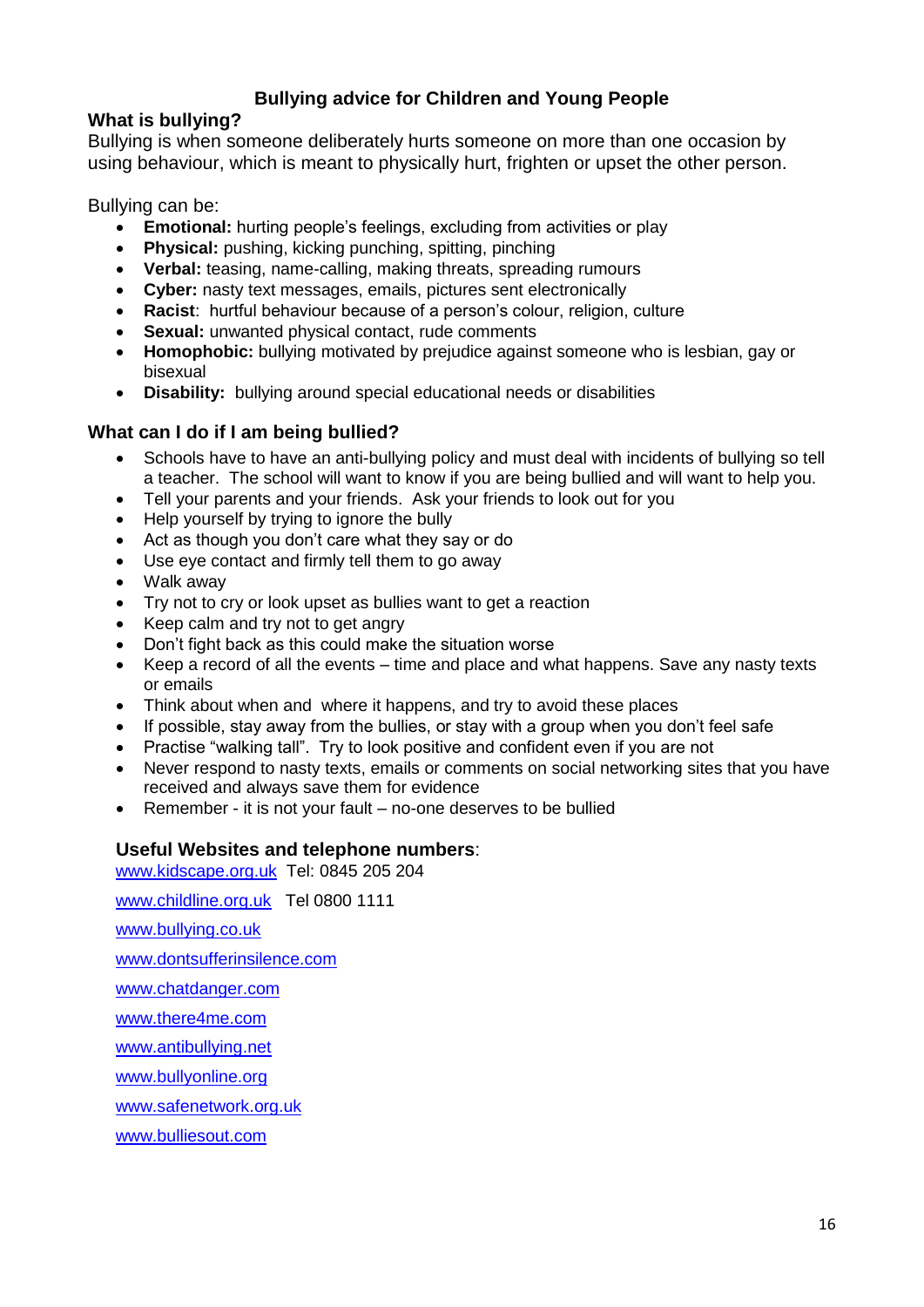## **Appendix 5**

## **Bullying Advice for Parents and Carers**

#### **What is bullying?**

There are many definitions of bullying; most contain reference to the following characteristics:

- **it tends to be prolonged and repeated**;
- it involves an imbalance of power between victim and perpetrator;
- it may be physical, verbal or psychological.

Bullying is a complex issue that may be defined as the intentional abuse of power by an individual or group with the intent of causing concern or distress to another individual or group. It may occur on a regular or irregular basis; every reported incident should be treated seriously and be thoroughly investigated.

Bullying is experienced by significant numbers of children and young people; adults should be vigilant in looking for possible instances. Bullying and harassment can seriously blight lives and cause acute unhappiness and anxiety. This can lead to changes in a victim's behaviour causing hindrance to academic progress, truancy and self-harming.

Bullies are not all the same. They can be:

- aggressive and physically intimidating and act in gangs to harass their victims;
- anxious bullies who join bullying groups to avoid adverse attention themselves;
- victim bullies who turn to bullying weaker youngsters after having suffered bullying themselves;
- verbal bullies who taunt and disparage their victim effectively attacking the victims self esteem;
- psychological bullies who spread harmful stories or hint at possible negative outcomes to their victims.

Victims also differ in nature. Some examples can be:

- looked after children:
- children with special education needs:
- children who have a different mode of speech or appearance from others. This would include those from different ethnic backgrounds to the majority;
- anxious or nervous children with low self-esteem;
- children with under-developed social skills;
- attention seeking individuals who provoke others or seek the role of victim.
- newcomers to school, class, social group or neighbourhood

Sexual or racial harassment are forms of bullying. The former is most often perpetrated by boys against girls and is more often than not an abuse of physical power. The Commission for Racial Abuse defines abuse of a racist nature as "violence, which may be verbal or physical, including attack on property as well as the person. This may be suffered by individuals or groups because of their colour, race, nationality or ethnic origins, when the victim believes the perpetrator was acting on racial ground".

Not all aggressive behaviour is bullying. Some behaviour, particularly with very young children, might be aggressive but have no knowing intent to cause distress or injury. Victims who report that they feel bullied when they may not have been are obviously vulnerable and should be supported. Adults in these types of instances need to carefully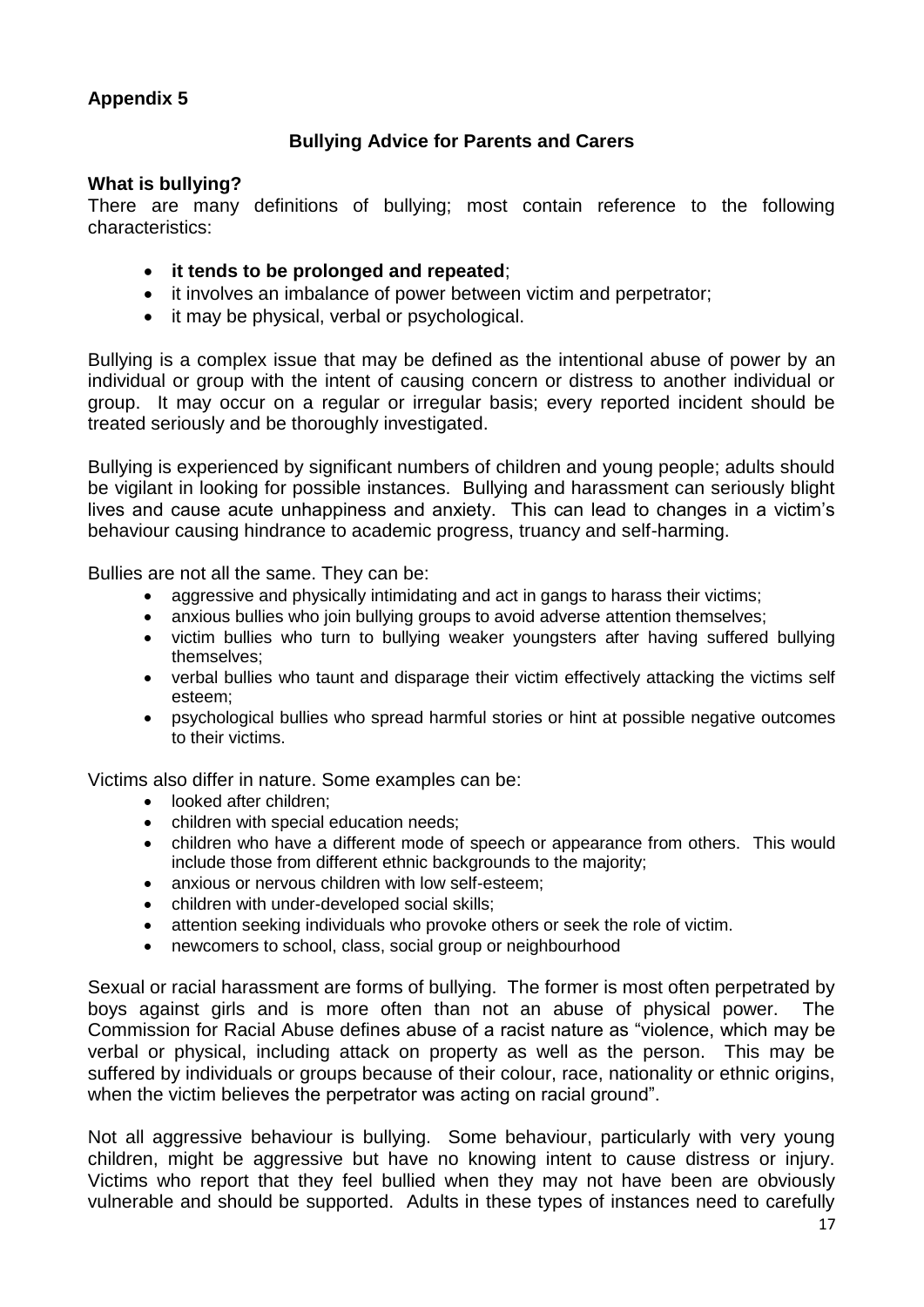explain the differences between bullying and isolated, though regrettable, acts of aggression that might be a one-off incident.

Bullying is an intentional abuse of relational power. There are other types of negative behaviour, which are sometimes mistaken for bullying. Squabbles, quarrels, pushing and shoving should not automatically be seen as bullying. Children and adults quarrel from time to time and it is not bullying if there is no imbalance of power. It is important that schools recognise the difference between conflict and bullying, which is typically surrounded by a complex web of deceit and power misuse.

#### **Bullying is deliberate behaviour, by an individual or a group, repeated over a period of time.**

Anyone can be the target of bullying and this can be for a variety of reasons such as gender, race, sexual orientation, religion, age and disability.

Bullying can be:

| <b>Emotional</b>         | being unfriendly, excluding, tormenting (e.g. hiding books,<br>threatening gestures)                                                                                                                                                             |  |  |  |  |  |  |  |
|--------------------------|--------------------------------------------------------------------------------------------------------------------------------------------------------------------------------------------------------------------------------------------------|--|--|--|--|--|--|--|
| <b>Physical</b>          | pushing, kicking, hitting, punching or any use of violence                                                                                                                                                                                       |  |  |  |  |  |  |  |
| <b>Racist</b>            | hurtful behaviour, both physical and psychological, that makes a<br>person feel unwelcome, marginalised, excluded, powerless or<br>worthless because of their colour, ethnicity, culture, faith<br>community, national origin or national status |  |  |  |  |  |  |  |
| <b>Sexist, Sexual or</b> |                                                                                                                                                                                                                                                  |  |  |  |  |  |  |  |
| <b>Transphobic</b>       | when a learner usually repeatedly harms another learner or<br>intentionally makes them unhappy because of their sex or<br>because they may not be perceived to conform to typical gender<br>norms                                                |  |  |  |  |  |  |  |
| Homophobic               | bullying motivated by prejudice against lesbian, gay, bisexual<br>and transgender people (LGBT) or those perceived to be LGBT                                                                                                                    |  |  |  |  |  |  |  |
| <b>Verbal</b>            | name-calling, sarcasm, spreading rumours, teasing                                                                                                                                                                                                |  |  |  |  |  |  |  |
| Cyber/Technological      | all areas of internet, such as email & internet chat room misuse;<br>mobile threats by text messaging & calls; misuse of associated<br>technology, i.e. camera & video facilities                                                                |  |  |  |  |  |  |  |
| <b>Disability</b>        | bullying around special educational needs and disabilities                                                                                                                                                                                       |  |  |  |  |  |  |  |

#### **What are the signs of bullying?**

Indicators a child is being bullied could include:

- Reluctance to go to school
- Appearing frightened of / during the journey to and from school
- Changing their usual route
- Being anxious, moody, withdrawn, quiet
- Complaining of illnesses such as stomach aches and headaches
- Bed-wetting in a previously dry child or young person
- Having nightmares or sleeping difficulties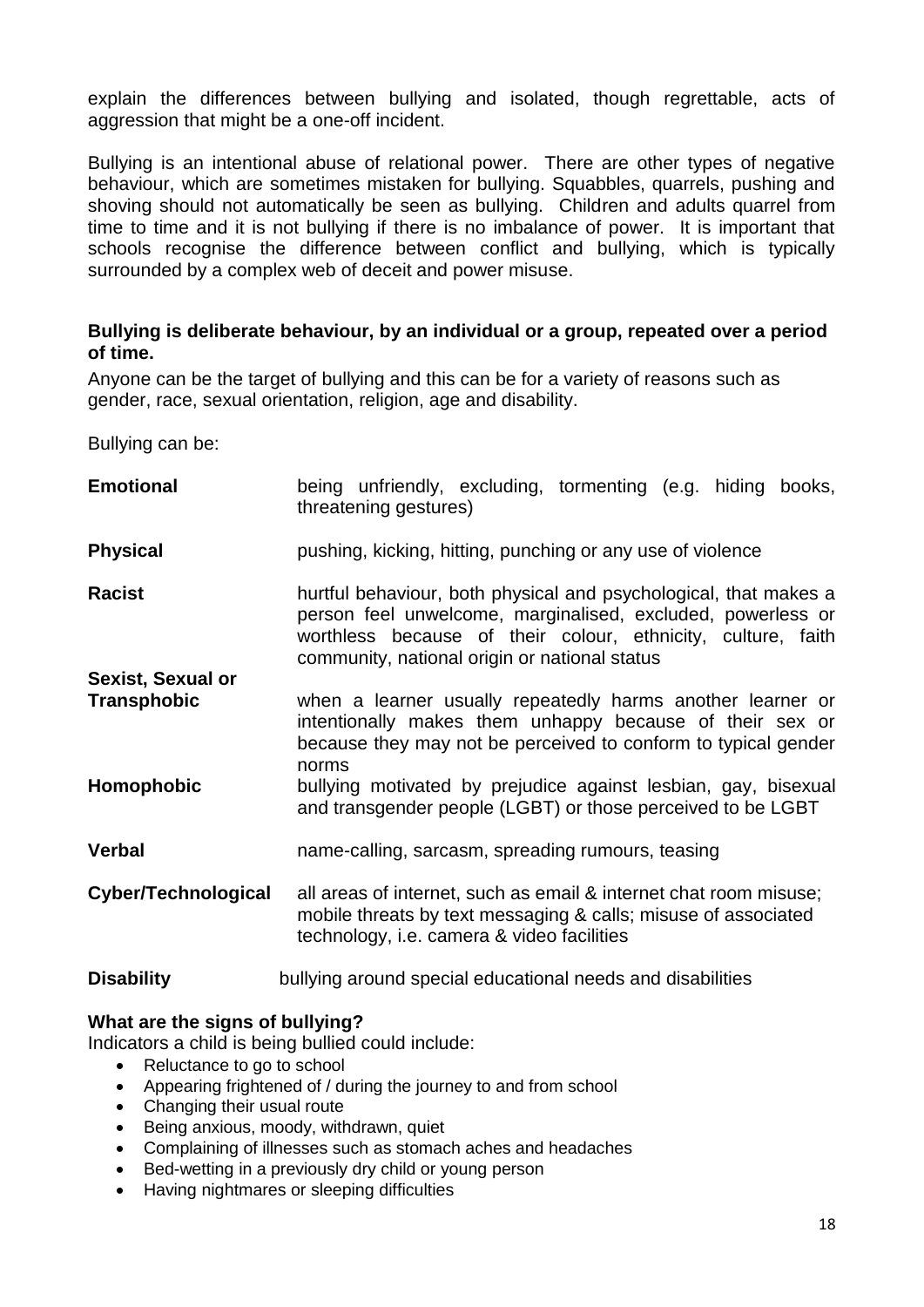- Coming home regularly with missing or damaged possessions
- Arriving home hungry
- Asking for extra money or stealing money
- Truanting
- Deterioration in their work
- Not eating
- Unexplained cuts and bruises
- Being aggressive and bullying others
- Giving improbable excuses for any of the above

### **How can parents/carers help?**

- Give reassurance to your child that it is not their fault
- Talk calmly about what is happening even though you may feel upset yourself
- Listen to your child and take what they say seriously
- Encourage your child to report incidents to a member of staff
- Make notes of what has happened (who, what, when, where)
- Talk to the school or organisation
- Do not confront the bully or parents yourself-work with the school or other organisation

## **Talking to the school**

Schools must have an anti-bullying policy. It should make clear the strategies it will use in response to bullying incidents. Schools have a duty to promote positive behaviour and have strategies to prevent bullying incidents occurring.

- Tell the school about the incident
- Try and stay calm-the school may have had no idea that your child is being bullied or may have heard conflicting accounts of the incident
- Give as much detail of the incident as you can time, location, what happened, names of those involved including witnesses
- Arrange a meeting with school staff
- The school should investigate the incident before the meeting
- Take written details of the incident to the meeting
- Ask for notes to be taken so that there is a record of what is discussed and agreed
- Ask for a named contact at the school for both you and your child
- Stay in touch with the school and let them know if things improve as well as if problems continue
- Agree a plan of action and a time for a follow up meeting

## **After the meeting**

- Write to the school outlining what you think was agreed at the meeting.
- Give the school time to deal with the incident but agree a deadline with the school
- Talk to your child about what is happening

## **Useful websites and telephone numbers**

[www.bullying.co.uk](http://www.bullying.co.uk/) [www.kidscape.org.uk](http://www.kidscape.org.uk/) Tel: 08451 205 204 [www.parentlineplus.org.uk](http://www.parentlineplus.org.uk/) Tel: 0808800 2222 [www.snapcymru.org](http://www.snapcymru.org/) [www.wales.gov.uk/respectingothers](http://www.wales.gov.uk/respectingothers) [www.antibullying.net](http://www.antibullying.net/) [www.childline.org.uk](http://www.childline.org.uk/) Tel: 0800 1111 [www.ace-ed.org.uk](http://www.ace-ed.org.uk/) [www.bulliesout.com](http://www.bulliesout.com/)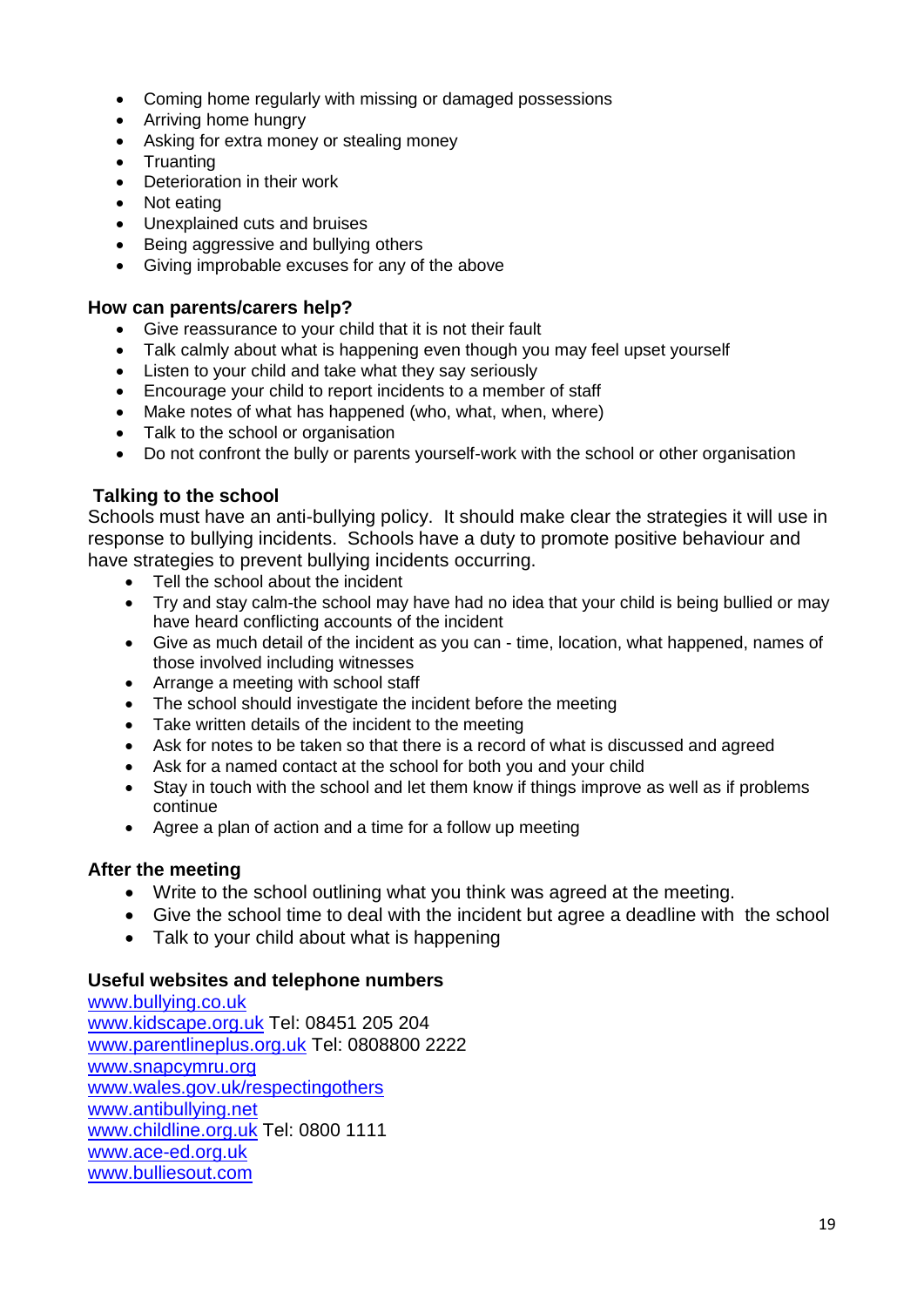## **Appendix 6 Bullying Incidents Termly Reporting Form (Primary/Secondary Schools)**

| School:                  | St David's CIW VA Primary |             | Number of Pupils on Roll: |  |             |  |
|--------------------------|---------------------------|-------------|---------------------------|--|-------------|--|
| Term:<br>Please tick one | Autumn 2015               | Spring 2016 |                           |  | Summer 2016 |  |

| <b>Total number of reported</b><br>incidents of bullying<br>recorded: | <b>Total number of pupils</b><br>responsible: | Total number of victims: |
|-----------------------------------------------------------------------|-----------------------------------------------|--------------------------|
|                                                                       |                                               |                          |

|                              |             | <b>Number of pupils responsible:</b> | <b>Number of Victims:</b> |               |  |  |  |  |
|------------------------------|-------------|--------------------------------------|---------------------------|---------------|--|--|--|--|
|                              | <b>Male</b> | <b>Female</b>                        | <b>Male</b>               | <b>Female</b> |  |  |  |  |
| Nursery                      |             |                                      |                           |               |  |  |  |  |
| Reception                    |             |                                      |                           |               |  |  |  |  |
| Year 1                       |             |                                      |                           |               |  |  |  |  |
| Year 2                       |             |                                      |                           |               |  |  |  |  |
| Year 3                       |             |                                      |                           |               |  |  |  |  |
| Year 4                       |             |                                      |                           |               |  |  |  |  |
| Year 5                       |             |                                      |                           |               |  |  |  |  |
| Year 6                       |             |                                      |                           |               |  |  |  |  |
| Year 7                       |             |                                      |                           |               |  |  |  |  |
| Year 8                       |             |                                      |                           |               |  |  |  |  |
| Year 9                       |             |                                      |                           |               |  |  |  |  |
| Year 10                      |             |                                      |                           |               |  |  |  |  |
| Year 11                      |             |                                      |                           |               |  |  |  |  |
| Year 12/13                   |             |                                      |                           |               |  |  |  |  |
| <b>Total:</b>                |             |                                      |                           |               |  |  |  |  |
| <b>Ethnic group:</b>         |             |                                      |                           |               |  |  |  |  |
| <b>White British</b>         |             |                                      |                           |               |  |  |  |  |
| White non                    |             |                                      |                           |               |  |  |  |  |
| <b>British</b><br>Asian      |             |                                      |                           |               |  |  |  |  |
|                              |             |                                      |                           |               |  |  |  |  |
| <b>Black</b>                 |             |                                      |                           |               |  |  |  |  |
| Chinese /<br>Chinese British |             |                                      |                           |               |  |  |  |  |
| Any other                    |             |                                      |                           |               |  |  |  |  |
| not known                    |             |                                      |                           |               |  |  |  |  |

| Type of Bullying How many were?: |  |                 |  |                            |  |  |  |
|----------------------------------|--|-----------------|--|----------------------------|--|--|--|
| Verbal / Emotional               |  | Sexist / Sexual |  | Relating to Disability/ALN |  |  |  |
| Physical                         |  | Homophobic      |  | Religion/Culture           |  |  |  |
| Racist                           |  | Cyber           |  | Other (Please Specify)     |  |  |  |

**Please detail any additional support required of the LA that would help tackle bullying issues, e.g. training**

**Signature: Date: Date:**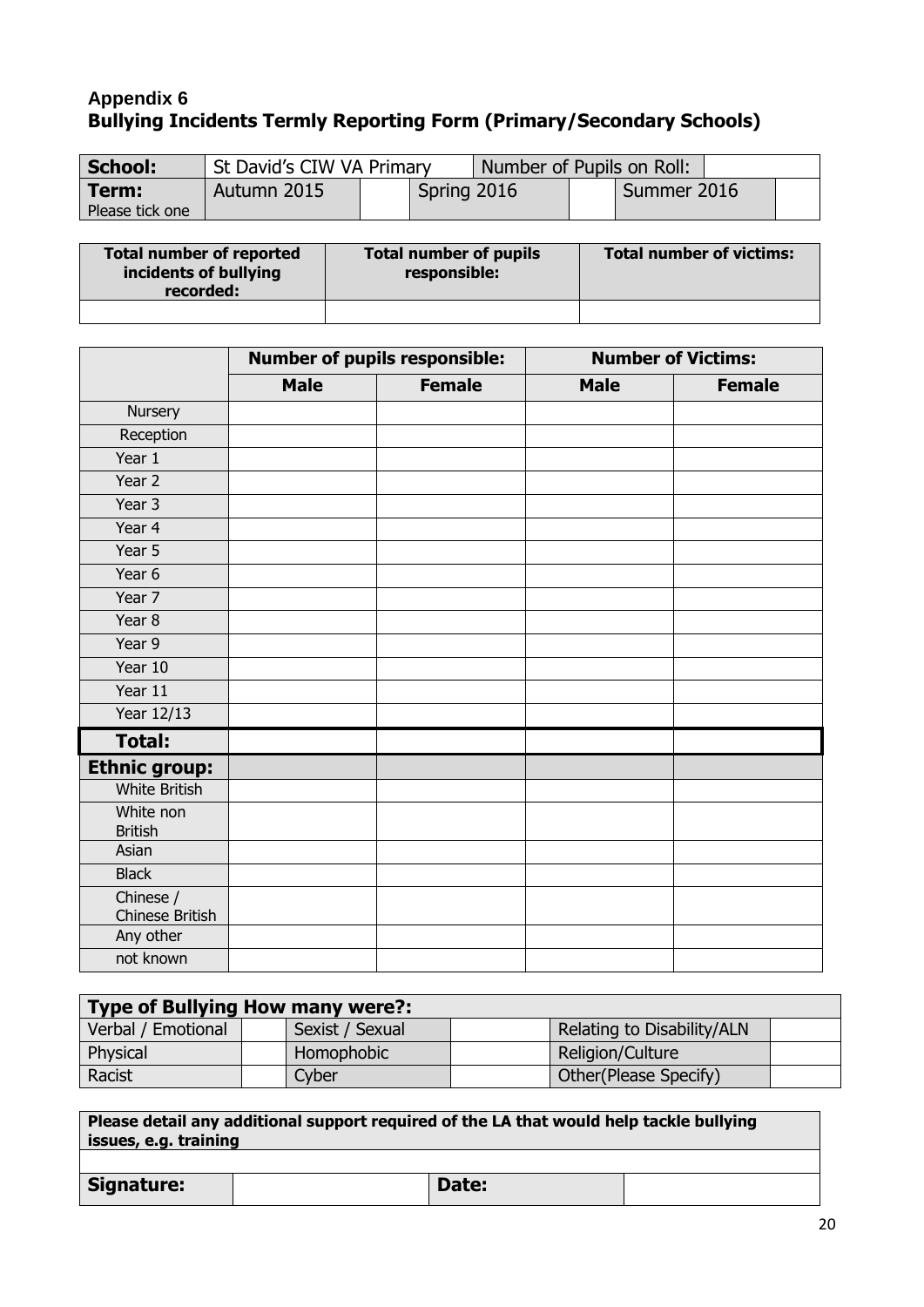### **St David's Bullying Incident Log**

| Name of<br>pupil/s  | Gender |             | Yr<br>Group | Date of<br>Incident |                   |             |                  | Investigated     |             | Victim/s |                |                |                         |                |                 |     |  |  |  |  |  |  |  |  |  |  |  |  |  |  |  |  |  |  |  |  |  |  |  |  |  |  |  |  |  |  |  |  |  |  |  |  |  |  |  |  |  |  |  |  |  |  |  |  |  | <b>Outcome &amp; Actions</b><br>(refer to below examples) |  |  |  | Type of bullying/Nature of<br><b>Bullying (refer to key)</b> |  |  |
|---------------------|--------|-------------|-------------|---------------------|-------------------|-------------|------------------|------------------|-------------|----------|----------------|----------------|-------------------------|----------------|-----------------|-----|--|--|--|--|--|--|--|--|--|--|--|--|--|--|--|--|--|--|--|--|--|--|--|--|--|--|--|--|--|--|--|--|--|--|--|--|--|--|--|--|--|--|--|--|--|--|--|--|--|-----------------------------------------------------------|--|--|--|--------------------------------------------------------------|--|--|
| <b>Perpetrating</b> | M      | $\mathsf F$ |             |                     | <b>By</b><br>whom | <b>Date</b> | <b>Name</b><br>M | <b>Name</b><br>F | Yr<br>Group |          | 2 <sup>2</sup> | 3 <sup>1</sup> | $\overline{\mathbf{4}}$ | 5 <sup>5</sup> | $6\overline{6}$ | 7 8 |  |  |  |  |  |  |  |  |  |  |  |  |  |  |  |  |  |  |  |  |  |  |  |  |  |  |  |  |  |  |  |  |  |  |  |  |  |  |  |  |  |  |  |  |  |  |  |  |  |                                                           |  |  |  |                                                              |  |  |
|                     |        |             |             |                     |                   |             |                  |                  |             |          |                |                |                         |                |                 |     |  |  |  |  |  |  |  |  |  |  |  |  |  |  |  |  |  |  |  |  |  |  |  |  |  |  |  |  |  |  |  |  |  |  |  |  |  |  |  |  |  |  |  |  |  |  |  |  |  |                                                           |  |  |  |                                                              |  |  |
|                     |        |             |             |                     |                   |             |                  |                  |             |          |                |                |                         |                |                 |     |  |  |  |  |  |  |  |  |  |  |  |  |  |  |  |  |  |  |  |  |  |  |  |  |  |  |  |  |  |  |  |  |  |  |  |  |  |  |  |  |  |  |  |  |  |  |  |  |  |                                                           |  |  |  |                                                              |  |  |
|                     |        |             |             |                     |                   |             |                  |                  |             |          |                |                |                         |                |                 |     |  |  |  |  |  |  |  |  |  |  |  |  |  |  |  |  |  |  |  |  |  |  |  |  |  |  |  |  |  |  |  |  |  |  |  |  |  |  |  |  |  |  |  |  |  |  |  |  |  |                                                           |  |  |  |                                                              |  |  |
|                     |        |             |             |                     |                   |             |                  |                  |             |          |                |                |                         |                |                 |     |  |  |  |  |  |  |  |  |  |  |  |  |  |  |  |  |  |  |  |  |  |  |  |  |  |  |  |  |  |  |  |  |  |  |  |  |  |  |  |  |  |  |  |  |  |  |  |  |  |                                                           |  |  |  |                                                              |  |  |
|                     |        |             |             |                     |                   |             |                  |                  |             |          |                |                |                         |                |                 |     |  |  |  |  |  |  |  |  |  |  |  |  |  |  |  |  |  |  |  |  |  |  |  |  |  |  |  |  |  |  |  |  |  |  |  |  |  |  |  |  |  |  |  |  |  |  |  |  |  |                                                           |  |  |  |                                                              |  |  |
|                     |        |             |             |                     |                   |             |                  |                  |             |          |                |                |                         |                |                 |     |  |  |  |  |  |  |  |  |  |  |  |  |  |  |  |  |  |  |  |  |  |  |  |  |  |  |  |  |  |  |  |  |  |  |  |  |  |  |  |  |  |  |  |  |  |  |  |  |  |                                                           |  |  |  |                                                              |  |  |
|                     |        |             |             |                     |                   |             |                  |                  |             |          |                |                |                         |                |                 |     |  |  |  |  |  |  |  |  |  |  |  |  |  |  |  |  |  |  |  |  |  |  |  |  |  |  |  |  |  |  |  |  |  |  |  |  |  |  |  |  |  |  |  |  |  |  |  |  |  |                                                           |  |  |  |                                                              |  |  |
|                     |        |             |             |                     |                   |             |                  |                  |             |          |                |                |                         |                |                 |     |  |  |  |  |  |  |  |  |  |  |  |  |  |  |  |  |  |  |  |  |  |  |  |  |  |  |  |  |  |  |  |  |  |  |  |  |  |  |  |  |  |  |  |  |  |  |  |  |  |                                                           |  |  |  |                                                              |  |  |
|                     |        |             |             |                     |                   |             |                  |                  |             |          |                |                |                         |                |                 |     |  |  |  |  |  |  |  |  |  |  |  |  |  |  |  |  |  |  |  |  |  |  |  |  |  |  |  |  |  |  |  |  |  |  |  |  |  |  |  |  |  |  |  |  |  |  |  |  |  |                                                           |  |  |  |                                                              |  |  |
|                     |        |             |             |                     |                   |             |                  |                  |             |          |                |                |                         |                |                 |     |  |  |  |  |  |  |  |  |  |  |  |  |  |  |  |  |  |  |  |  |  |  |  |  |  |  |  |  |  |  |  |  |  |  |  |  |  |  |  |  |  |  |  |  |  |  |  |  |  |                                                           |  |  |  |                                                              |  |  |

**Key:** 

**Type of Bullying**

**1 – Verbal / Emotional, 2 – Physical, 3 – Cyber**

#### **Nature of Bullying**

**4 – Disability / Special Needs, 5 – Race, Religion, Culture, 6 – Sexist / Sexual, 7 – Homophobic, 8 – Other**

**Action**<br>Permanent exclusion **Permanent exclusion Fixed term exclusion Detention On report Verbal warning Discussion with perpetrator Report to parent Report to GB Police informed** 

**PTO FURTHER DETAILS**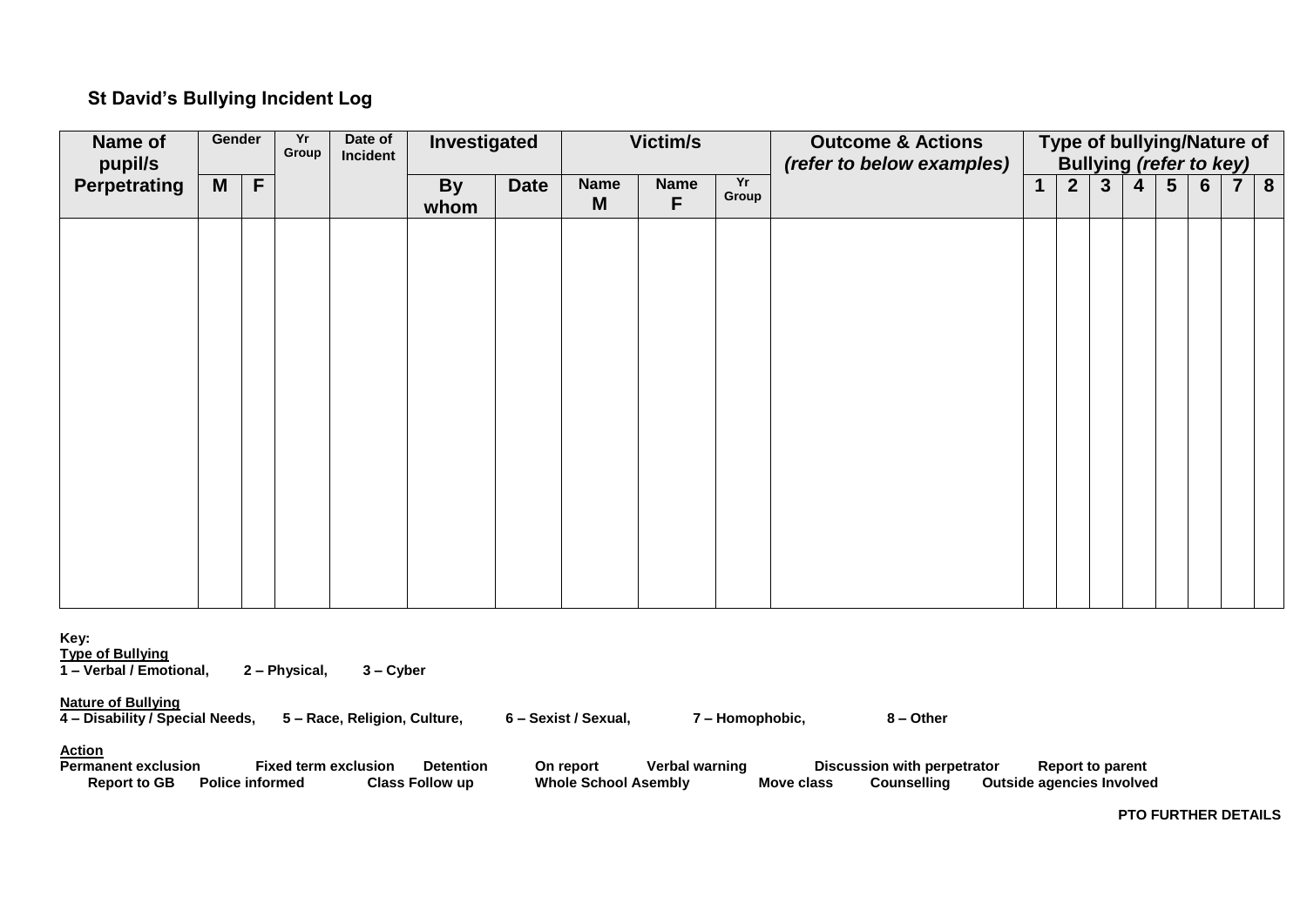#### **APPENDIX 8**

#### **DIRECTORY OF ADVICE AND RESOURCES**

#### **ADVICE, COUNSELLING AND SUPPORT ORGANISATIONS**

It should be noted that the Vale of Glamorgan Council is not responsible for the content or reliability of the linked websites. Listing should not be taken as endorsement of any kind. We cannot guarantee that these links will work all of the time and we have no control over the availability of linked pages.

#### **Stonewall Cymru Education for All Campaign**

Stonewall Cymru Transport House 1 Cathedral Road **Cardiff** CF11 9SB Tel: 029 2023 7744

Education for All is a joint campaign developed by Stonewall, FFLAG and LGBT Youth Scotland.

The aim of Education for All is to ensure that all young lesbian, gay, bisexual and transgender (LGBT) people can fulfil their potential, and that the UK's schools and education systems can deal appropriately with homophobia and homophobic bullying. We are working with a broad-based coalition of organisations; including government departments, local authorities, unions, voluntary and community organisations, children and LGBT groups to develop and implement a Great Britainwide action plan to address this problem.

Our Education for All website brings together practical resources and information for both education professionals and young people, to support and enable them to identify and deal effectively with homophobic bullying.

If you would like more information about the campaign contact: Stonewall Cymru Transport House 1 Cathedral Road Cardiff CF11 9SB Tel: 029 2023 7744

[www.stonewallcymru.org.uk](http://www.stonewallcymru.org.uk/)

#### **NSPCC**

Shân Jones Education Adviser 44 The Parade Roath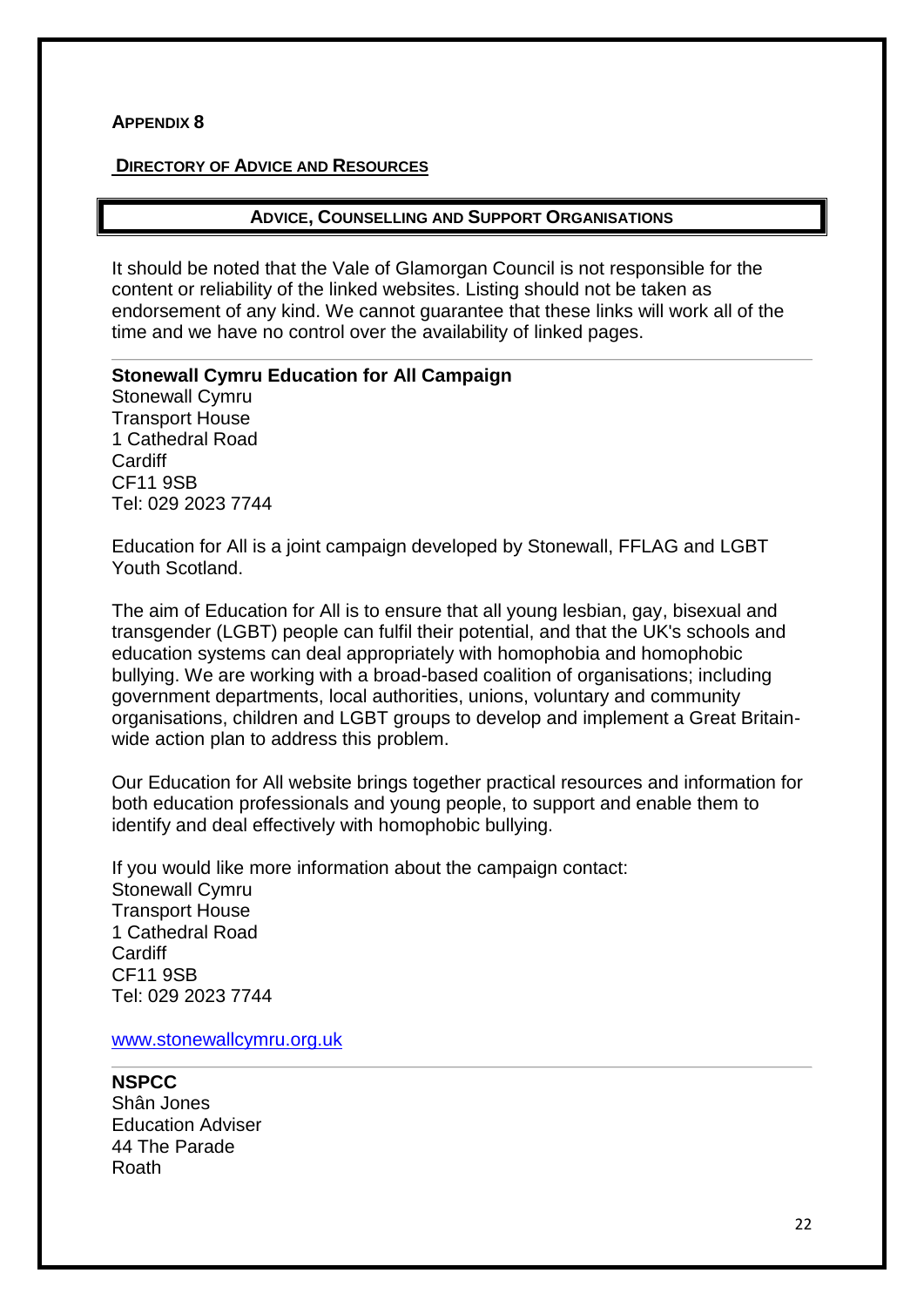**Cardiff** CF24 3AB Tel No: 01792 245545

[www.nspcc.org.uk](http://www.nspcc.org.uk/) (has links to a selection of materials for children, parents and schools)

The NSPCC provides: -

- o training, workshops and talks on bullying behaviours and strategies for parents and professionals;
- o support for inset training on tackling bullying behaviours and developing antibullying policy;
- o support for PSE related topics, alongside child protection and emotional literacy and health can also be covered – with each topic being tailored to suit the need of individual organisations;
- o peer support training for professionals;
- o a wealth of free advice and publications on the NSPCC website with the "inform" section is a good starting point for those looking for information.

The Swansea office also provides the following services: Young Witness Service, Advocacy Service, and Training and Consultancy.

#### **Children in Wales**

Sarah Thomas Windsor Place Cardiff Email: [Sarah.Thomas@childreninwales.org.uk](mailto:Sarah.Thomas@childreninwales.org.uk) Tel No: 02920 342434

[www.childreninwales.org.uk/areasofwork/bullying/index.html](http://www.childreninwales.org.uk/areasofwork/bullying/index.html) (has links to other sources of help and information)

Member of the Welsh Anti-Bullying Network

Aims:

- $\circ$  To raise the profile of bullying and its effects
- o To identify and highlight those groups most at risk
- $\circ$  To ensure all young people can participate in and benefit from the groups development
- o To co-ordinate a strategic anti-bullying approach across Wales
- $\circ$  To share best practice within groups, and with schools, parents and young people
- o Look broadly at problems in schools and the wider community

## **Action for Children (formerly NCH)**

Jane Isaacs St David's Court 68a Cowbridge Road East **Cardiff** CF11 9DN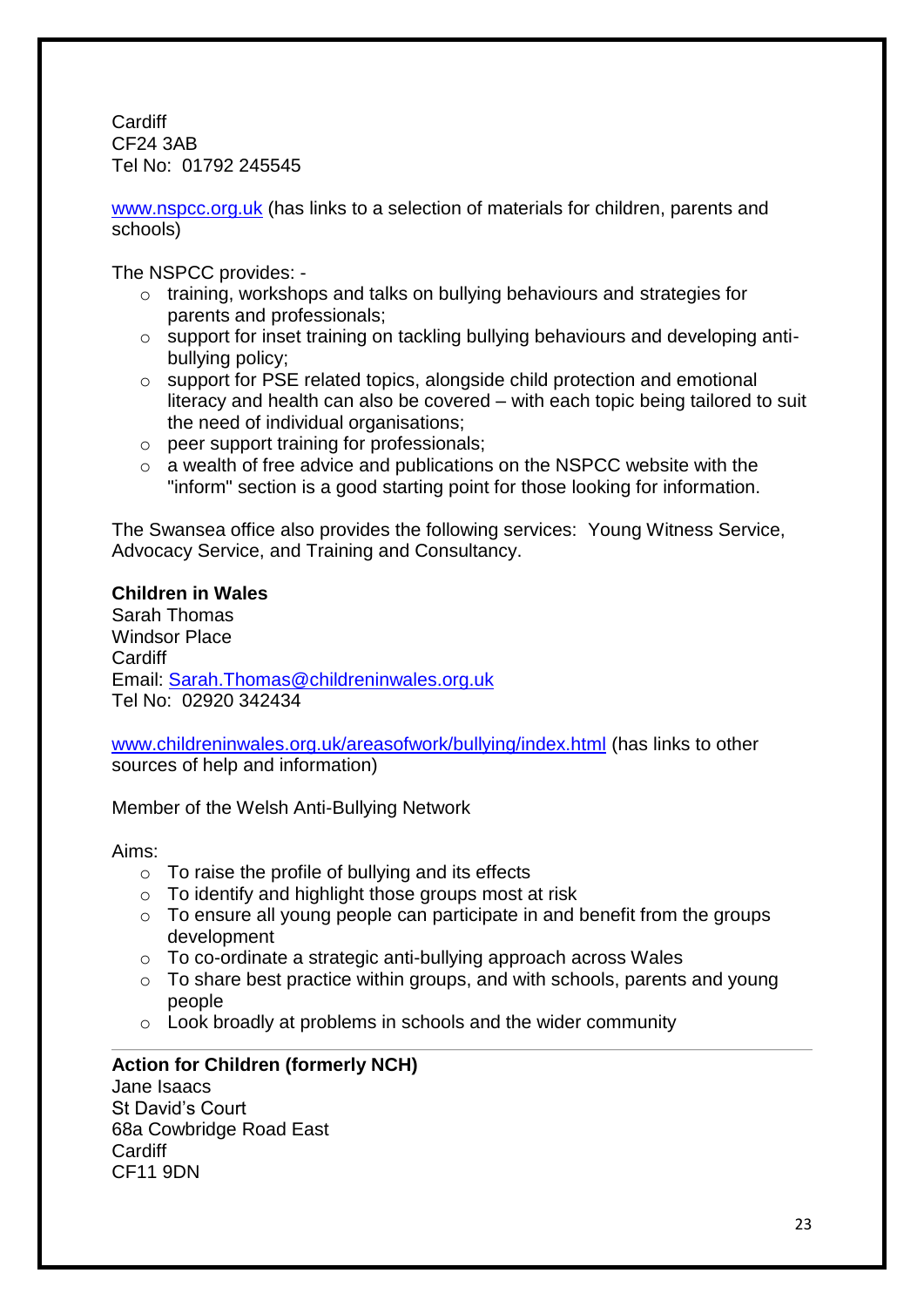Tel No: 02920 222127

[www.actionforchildren.org.uk](http://www.actionforchildren.org.uk/) (has links to other sources of help and information)

A children's charity that supports and speaks out for the UK's most vulnerable children and young people.

Offers a wide range of services that can help schools to promote children's wellbeing and self-confidence.

Provides needs-led, child-centred services tailored to each school's particular requirement e.g. 1:1 sessions or group work with pupils; work with teachers and family on various issues and in a range of settings.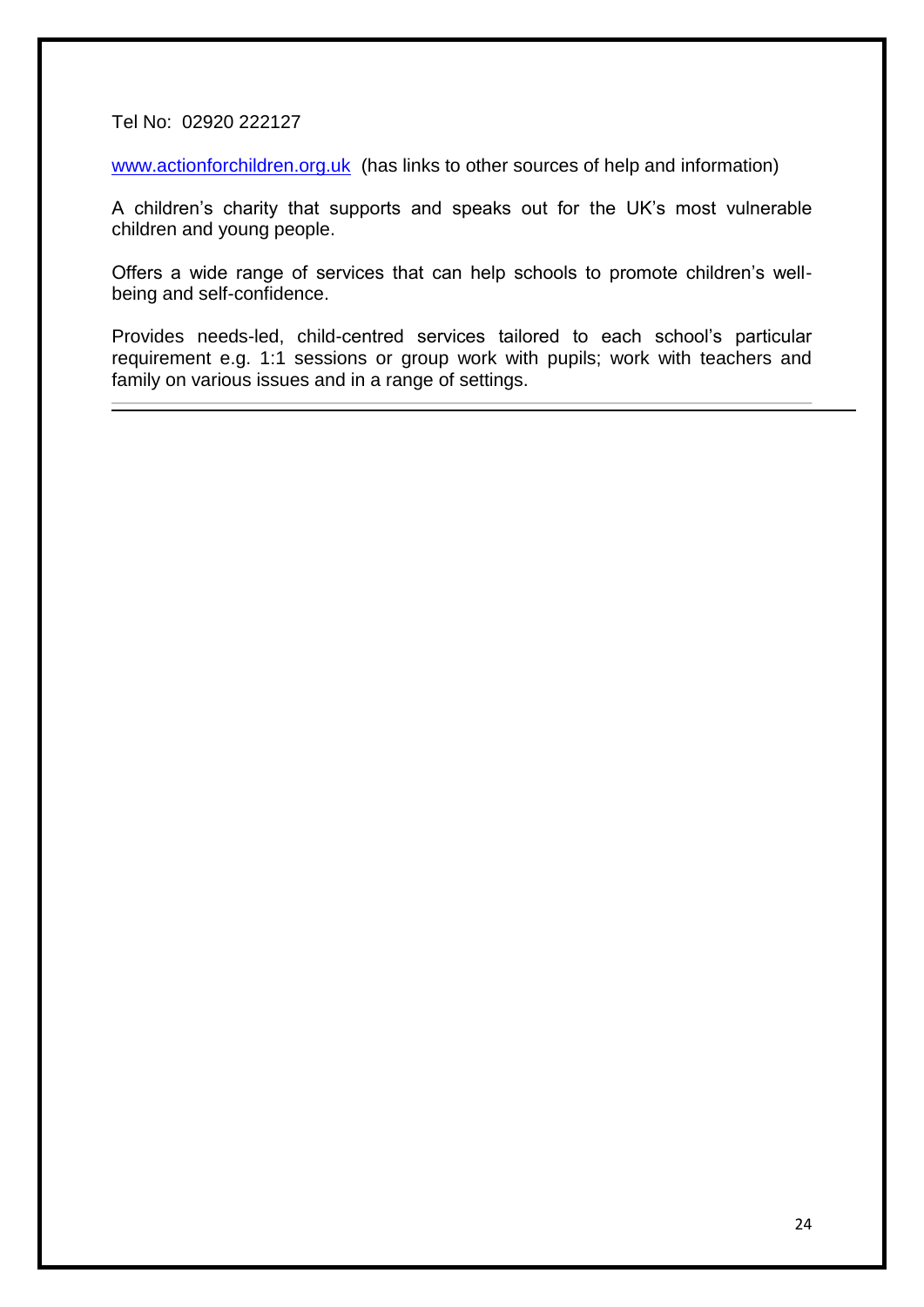#### **CHIPS (Childline in Partnership)** Alex Walters Tel No: 02076 506873 Young persons help line: 08001111

#### [www.childline.org.uk](http://www.childline.org.uk/)

CHIPS (Childline In Partnership) offers training for teachers, staff workshops for schools and peer support training and advice - both are general and can be applied specifically to bullying. Printed packages support the training including resources for teachers to use. Services are available for both secondary and primary schools. There is a cost to some services but services are subsidised to minimise the expense to schools.

#### **ChildLine**

Freepost 1111 London N1 0BR Freephone: 0800 1111

This is a free, 24-hour help line for children and young people in the UK. Children and young people can call the freephone number to talk about any problem.

#### **Barnados**

[www.barnados.org.uk](http://www.barnados.org.uk/)

A major charity which runs a number of projects aimed at helping the most vulnerable children and young people transform their lives and fulfil their potential (including bullying related issues).

#### **BBC**

[www.bbc.co.uk](http://www.bbc.co.uk/) (has links to sources of help and information and interactive sites for children)

### **Bullies Out**

Linda James Project Co-ordinator PO Box 658 Cardiff CF11 1EY Tel No: 02920 492169 Mobile: 07899 874358 Email: [mail@bulliesout.com](mailto:mail@bulliesout.com)

[www.bulliesout.com](http://www.bulliesout.com/) - an anti bullying charity that was launched in May 2006 for the children and young people of Wales.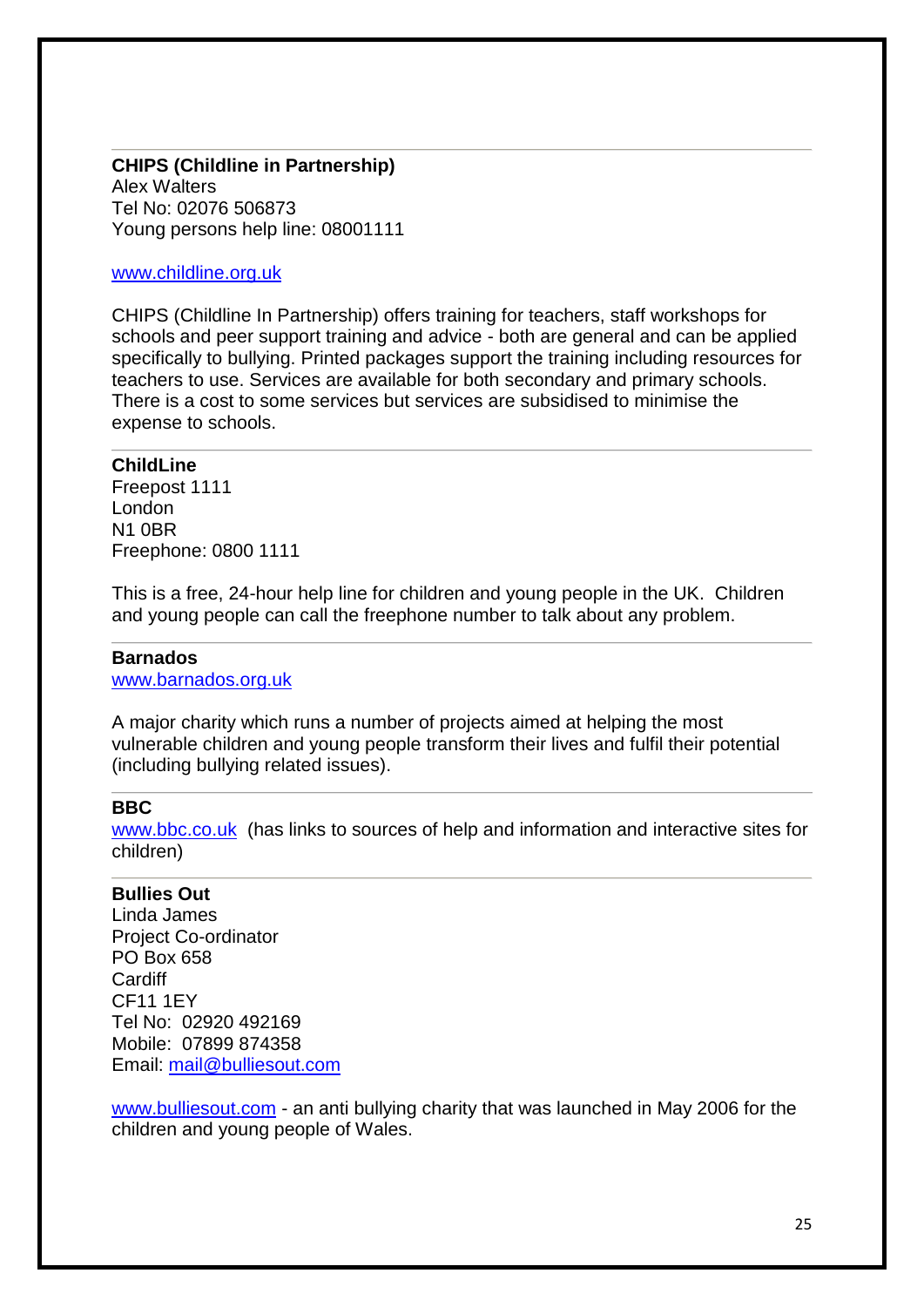The purpose of a scheme such as this is to encourage better interpersonal relationships throughout the school/organisation and to provide a support system. All resources are available free of charge, however, this may have to change if we are unable to receive funding.

## **For Schools/Professionals/Governors**

It should be noted that the Vale of Glamorgan Council is not responsible for the content or reliability of the linked websites. Listing should not be taken as endorsement of any kind. We cannot guarantee that these links will work all of the time and we have no control over the availability of linked pages.

#### **Anti-Bullying Network**

#### **[www.antibullying.net/](http://www.antibullying.net/)**

The website provides information about how bullying can be tackled. It is not an advice or counselling service. The Network was established in 1999 so that teachers, parents and young people (in Scotland) could share ideas about how bullying should be tackled. Includes links to materials, resources and websites for children and young people, families and school staff.

#### **[nationalstrategies.standards.dcsf.gov.uk/inclusion/behaviourattendanceandse](http://nationalstrategies.standards.dcsf.gov.uk/inclusion/behaviourattendanceandseal) [al](http://nationalstrategies.standards.dcsf.gov.uk/inclusion/behaviourattendanceandseal) (previously known as [www.bandapilot.org.uk\)](http://www.bandapilot.org.uk/)**

This Website has been established to support the Primary National Strategy's Behaviour and Attendance Pilot SEAL (Social and Emotional Aspects of Learning) resource. The SEAL resource provides a framework for explicitly promoting social, emotional and behavioural skills, with built-in progression for each year group within a school.

#### **Bullying Online**

#### **[www.bullying.co.uk](http://www.bullying.co.uk/)**

Bullying Online helps thousands of pupils and their parents deal with school bullying every year and the website is also used as a teaching resource.

#### **Child Exploitation and Online Protection (CEOP)**

#### **[www.thinkuknow.co.uk](http://www.thinkuknow.co.uk/)**

This website is created by the Child Exploitation and Online Protection (CEOP) Centre and contains information on internet safety and safe surfing for young people. Topics covered include [mobiles,](http://www.thinkuknow.co.uk/control/mobiles.aspx) [blogging](http://www.thinkuknow.co.uk/control/blogs.aspx) and [gaming](http://www.thinkuknow.co.uk/control/gaming.aspx) sites and allows young people the opportunity to report any concerns they have about chatting to people online.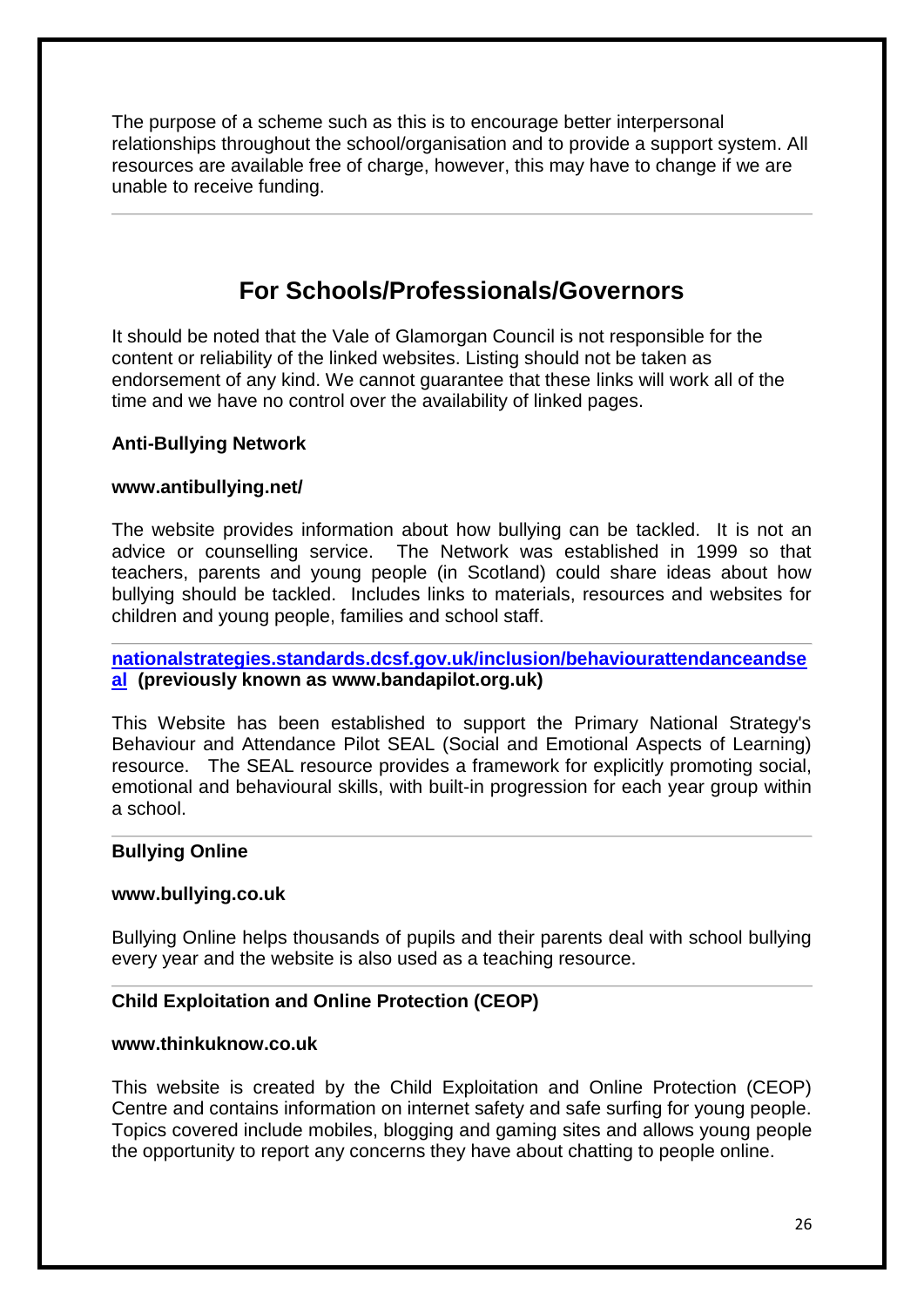Includes parents, teachers and resource areas.

#### **ChildLine**

#### **[www.childline.org.uk/Bullying.asp](http://www.childline.org.uk/Bullying.asp)**

Links to bullying resources and information sheets.

#### **Children in Wales**

#### **[www.childreninwales.org.uk/Search.html?Keywords=bullying](http://www.childreninwales.org.uk/Search.html?Keywords=bullying)**

Children in Wales promote the interests of and take action to identify and meet the needs of children, young people and their families in Wales and work in partnership with the National Children's Bureau and Children in Scotland.

This website provides links to various documents, reports and surveys relating to bullying.

#### **Department for Education and Skills**

#### **[www.dfes.gov.uk/](http://www.dfes.gov.uk/)bullying**

Provides links to bullying related material, resources and websites for schools, children, young people and parents.

#### **Directgov**

#### **[www.direct.gov.uk/en/AdvancedSearch/Searchresults/index.htm?fullText=bull](http://www.direct.gov.uk/en/AdvancedSearch/Searchresults/index.htm?fullText=bullying) [ying](http://www.direct.gov.uk/en/AdvancedSearch/Searchresults/index.htm?fullText=bullying)**

Contains a wide range of government information and services. The site provides extensive advice for parents, including information on finding a school, healthy eating, special educational needs and youth justice. In addition to Government departments, the site also links through to other relevant websites and information sources that can offer additional advice and support.

#### **ESTYN Inspectorate**

#### **[www.estyn.gov.uk/home.asp](http://www.estyn.gov.uk/home.asp)**

ESTYN published a report in June 2006 entitled 'Tackling Bullying in School – A Survey of Effective Practice'.

#### **Kidscape**

#### **[www.kidscape.org.uk](http://www.kidscape.org.uk/)**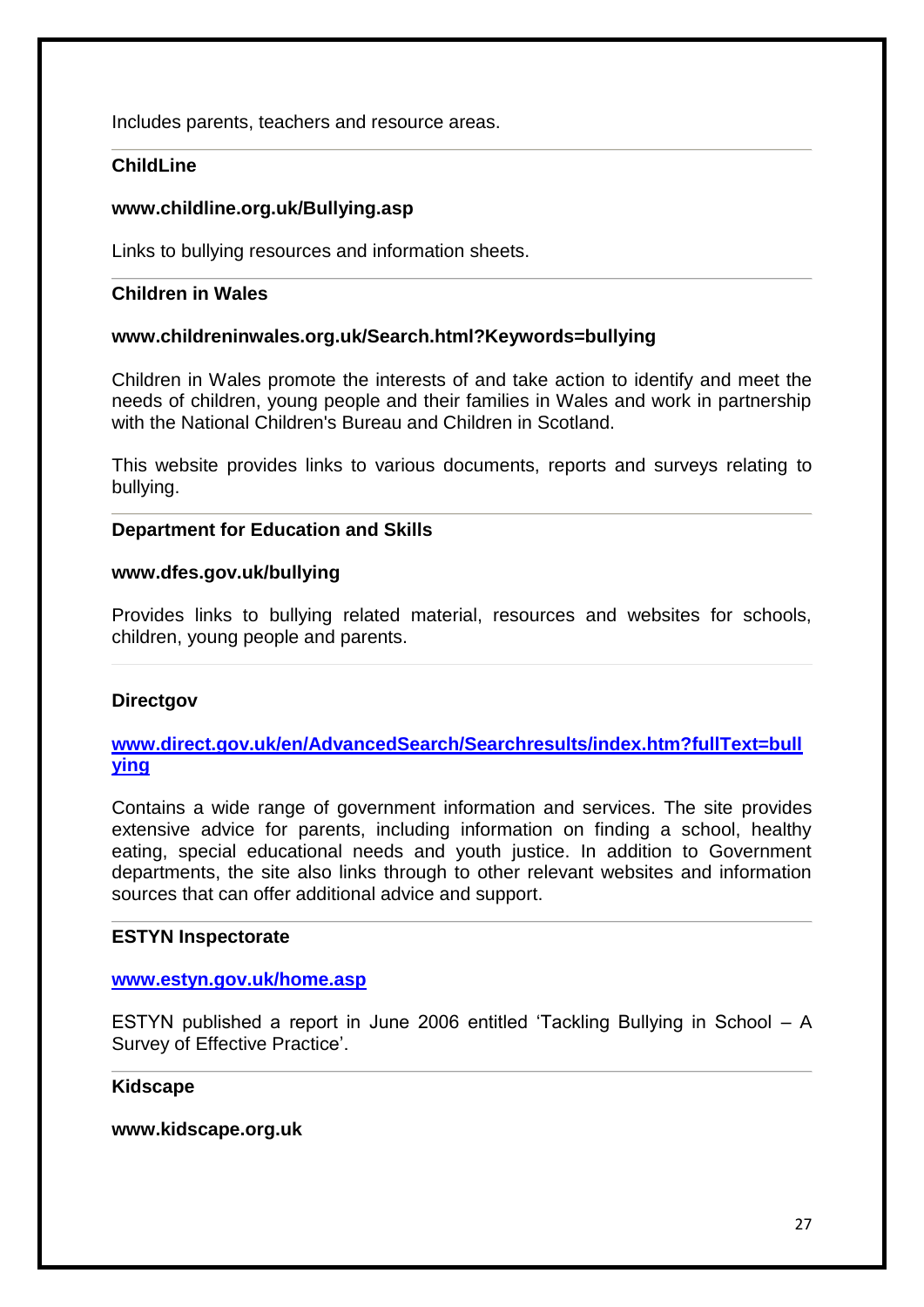Kidscape is a registered charity, which works to keep children safe from harm. The site contains information for parents, professionals and children on preventing and dealing with bullying.

Kidscape is the first charity in the UK established specifically to prevent bullying and child sexual abuse. Kidscape believes that protecting children from harm is key.

Kidscape works UK-wide to provide individuals and organisations with practical skills and resources necessary to keep children safe from harm. The Kidscape staff equips vulnerable children with practical non-threatening knowledge and skills in how to keep themselves safe and reduce the likelihood of future harm.

Kidscape works with children and young people under the age of 16, their parents/carers, and those who work with them.

Kidscape offers:

- A Helpline offering support and advice to parents of bullied children;
- [Booklets, Literature, Posters, Training Guides, Educational Videos](http://www.kidscape.org.uk/publications/asp/list.asp) on bullying, child protection, and parenting;
- [National Comprehensive Training Programme](http://www.kidscape.org.uk/training/trainingindex.shtml) on child safety & behaviour management issues;
- Advice and Research: and
- [Confidence Building Sessions](http://www.kidscape.org.uk/zap/zapindex.shtml) for children who are bullied

## **Lucky Duck Publishing Ltd**

#### **[Log](http://www.luckyduck.co.uk/) onto www.google.co.uk - search for "Lucky Duck No Blame Support Group"**

Lucky Duck Publishing Ltd created the "No Blame" Support Group approach to bullying. It publishes videos, books and training materials for all age groups focusing on:

Anger Management Families & Relationships Asperger's Syndrome **Parents** Behaviour Management Peer Support Bullving **Self-esteem** Circle Time **Special Needs** Citizenship **Thinking Skills** Eating Disorders Training **Emotional Literacy** Transition Equal Opportunities Writing Exam Skills

#### **National Children's Bureau (NCB)**

#### **[www.ncb.org.uk](http://www.ncb.org.uk/)**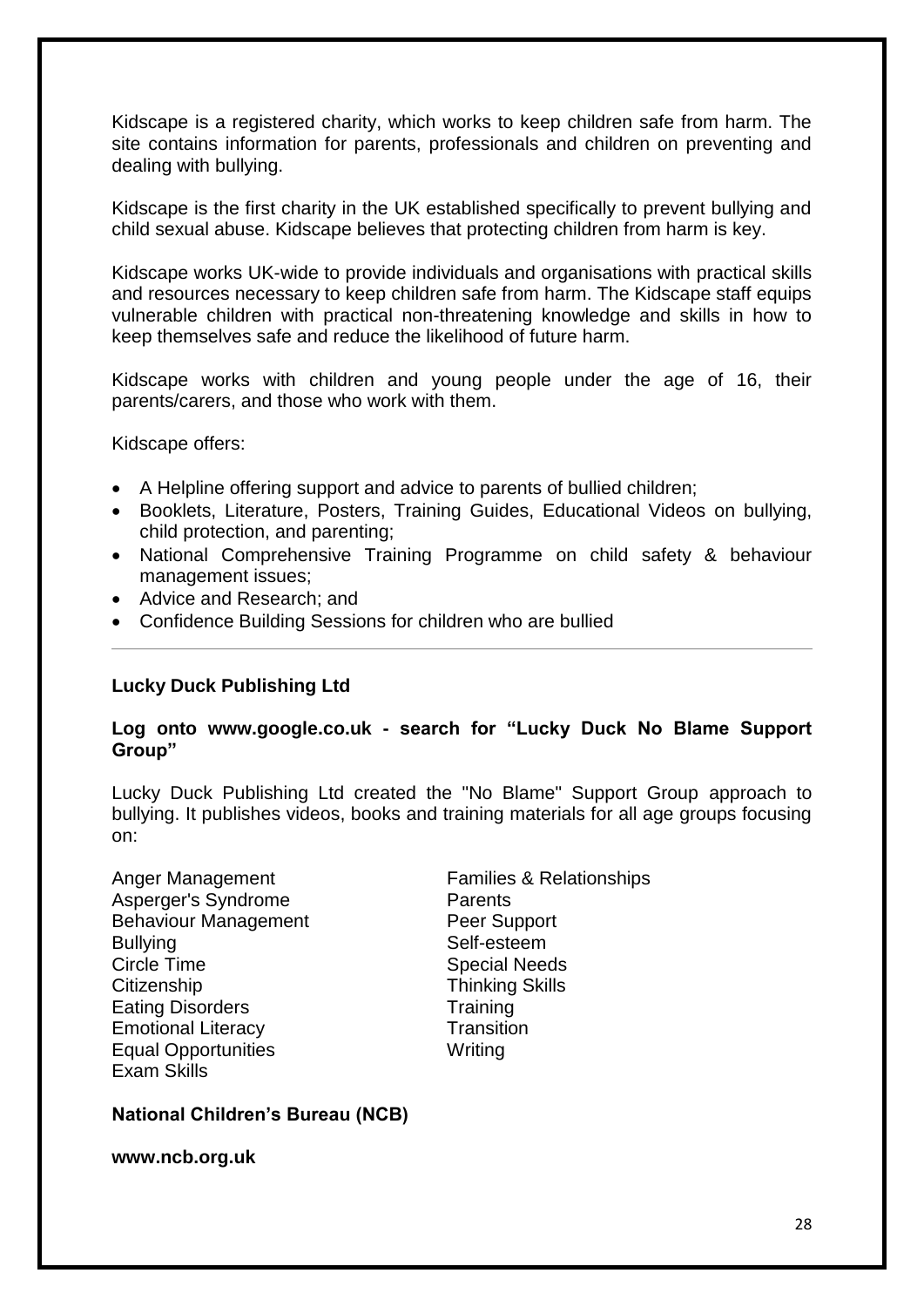The National Children's Bureau (NCB) was founded in 1963 and is a charitable organisation that acts as an umbrella body for organisations working with children and young people in England & Northern Ireland. The NCS works in partnership to share knowledge, resources and services to improve the lives of children and young people. The website provides links to other sources of information related to bullying.

#### **National Society of Prevention of Cruelty to Children (NSPCC)**

#### **[www.nspcc.org.uk](http://www.nspcc.org.uk/)**

The National Society of Prevention of Cruelty to Children (NSPCC) aim is to protect children from cruelty, support vulnerable families, campaign for changes to the law and raise awareness about abuse and to end cruelty to children. The website links to various resources, materials and information for children and young people, parents, schools and governors.

#### **Action For Children Children's Charity (formerly NCH)**

#### **[www.actionforchildren.org.uk/](http://www.actionforchildren.org.uk/)**

Action for Children is children's charity that helps children achieve their full potential. Action for Children runs more than 500 projects for some of the UK's most vulnerable and excluded children and young people, and their families, supporting over 160,000 people at children's centres throughout the UK. The website provides links to documents and information on bullying related issues.

#### **Rob Long's Education Works**

#### **[www.roblong.co.uk](http://www.roblong.co.uk/)**

Provides training, publications and other services mainly in the field of education. Common topics include:

- Whole School Behaviour Management
- Classroom Management
- Behavioural, Emotional and Social Difficulties
- Emotional Literacy
- Self-Esteem
- Depression
- Adolescent and Child Development
- Communication Skills
- Team Building
- Loss and Separation
- Peer Mediation
- Anger and Confrontation Management
- Stress Management
- Playtimes
- Motivation

#### **SNAP Cymru**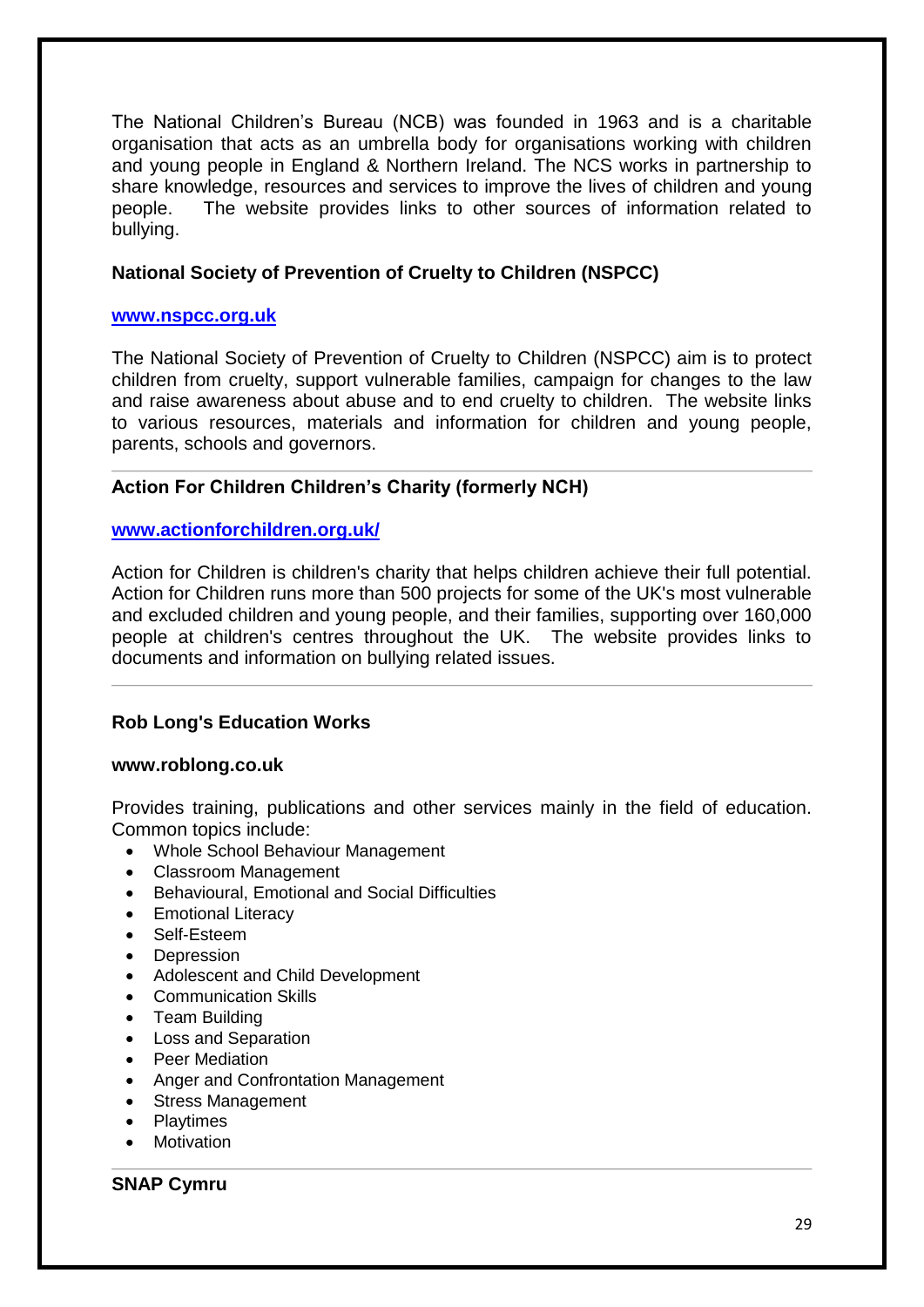#### **[www.snapcymru.org](http://www.snapcymru.org/)**

A national charity, unique to Wales. Its main aim is to advance the education of people in Wales and support their inclusion. Trained experienced staff and volunteers work with families, children and young people, their parents, carers and professionals working with those who have or may have additional learning needs, which include SEN, disability, and other barriers e.g. exclusion, disaffection, poverty, deprivation, English or Welsh as a second language.

SNAP Cymru provides accurate information, objective advice and support for a range of issues including assessments, statements of special educational needs, bullying, school attendance, exclusion, health and social care provision and discrimination. Other services we provide include advocacy, disagreement resolution and training for young people, parents and professionals

#### **Stonewall**

#### **[www.stonewallcymru.org.uk](http://www.stonewallcymru.org.uk/)**

Equality & Justice for lesbians, gay men & bisexuals

#### **TeacherNet**

#### **[www.education.gov.uk/schools](http://www.teachernet.gov.uk/)**

The website has a wide range of resources and support for the schools workforce, dedicated areas include:

- teaching and learning;
- professional development:
- Management;
- community.

Within these areas there is information and free teaching resources and links to other websites and documents

#### **Teachers' TV**

#### **[www.teachers.tv](http://www.teachers.tv/)**

This is a TV channel and website catering for everyone who works in education, from heads to [NQTs,](http://www.teachers.tv/help/glossary#term784) governors to support staff.

#### **Welsh Government**

**[http://wales.gov.uk/dcells/publications/publications/circularsindex/03/respecti](http://wales.gov.uk/dcells/publications/publications/circularsindex/03/respectingothers/nafwc2303-e.pdf?lang=en) [ngothers/nafwc2303-e.pdf?lang=en](http://wales.gov.uk/dcells/publications/publications/circularsindex/03/respectingothers/nafwc2303-e.pdf?lang=en)**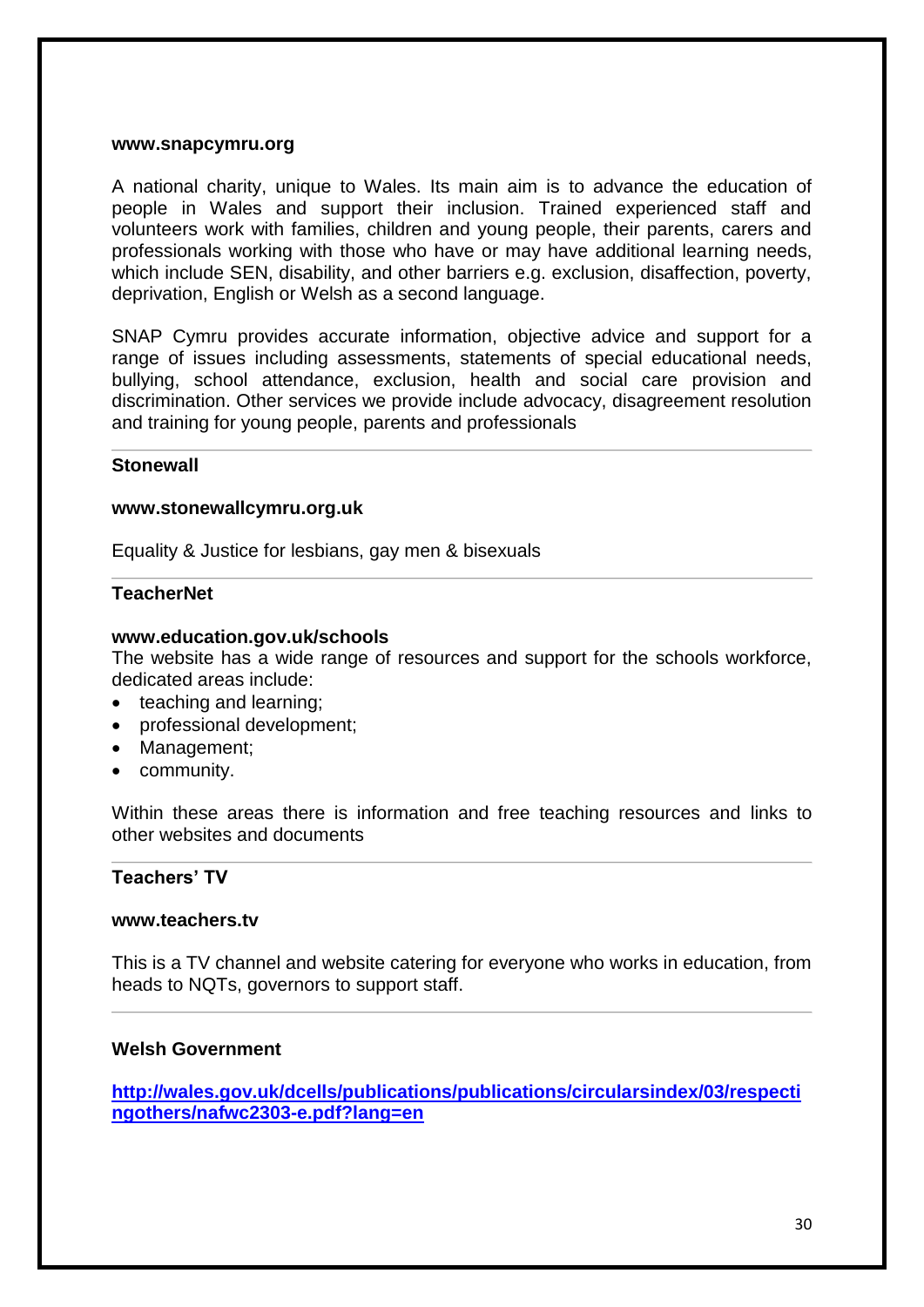Links to Respecting Others: Anti-Bullying Guidance (Circular 23/2003) document and includes sections on strategies, materials and resources for schools and advice for pupils, parents and families.

#### **Big Foot Theatre – The Bigger Picture: Promoting Positive Relationships**

#### [www.bigfoot-theatre.co.uk](http://www.bigfoot-theatre.co.uk/)

Workshops designed for maximum of 30 students aims to stimulate students into becoming aware of their own behaviour patterns and to explore the consequences that arise from choices made with regards to bullying. Students will be encouraged to explore what bullying is; how it feels; why people bully; how we can prevent and respond to it; and how they can use their social, emotional and behavioural skills to tackle this fundamental problem as a whole community in order to make their school a safe, happy and inclusive environment in which to learn.

BANES & North Somerset t 0870 950 9314 Bristol & South Gloucestershire t 0870 0114 948 Brighton t 0870 0114 914 Birmingham t 0870 0114 308 Cardiff t 0870 950 9312 Exeter t 0870 950 9311 Kent t 0870 950 9313 Leeds t 0870 950 9315 London t 0870 0114 307 Newcastle t 0870 950 9310

## **USEFUL WEBSITES**

## **For Parents, Carers and Families**

It should be noted that the Vale of Glamorgan Council is not responsible for the content or reliability of the linked websites. Listing should not be taken as endorsement of any kind. We cannot guarantee that these links will work all of the time and we have no control over the availability of linked pages.

#### **Anti-Bullying Network**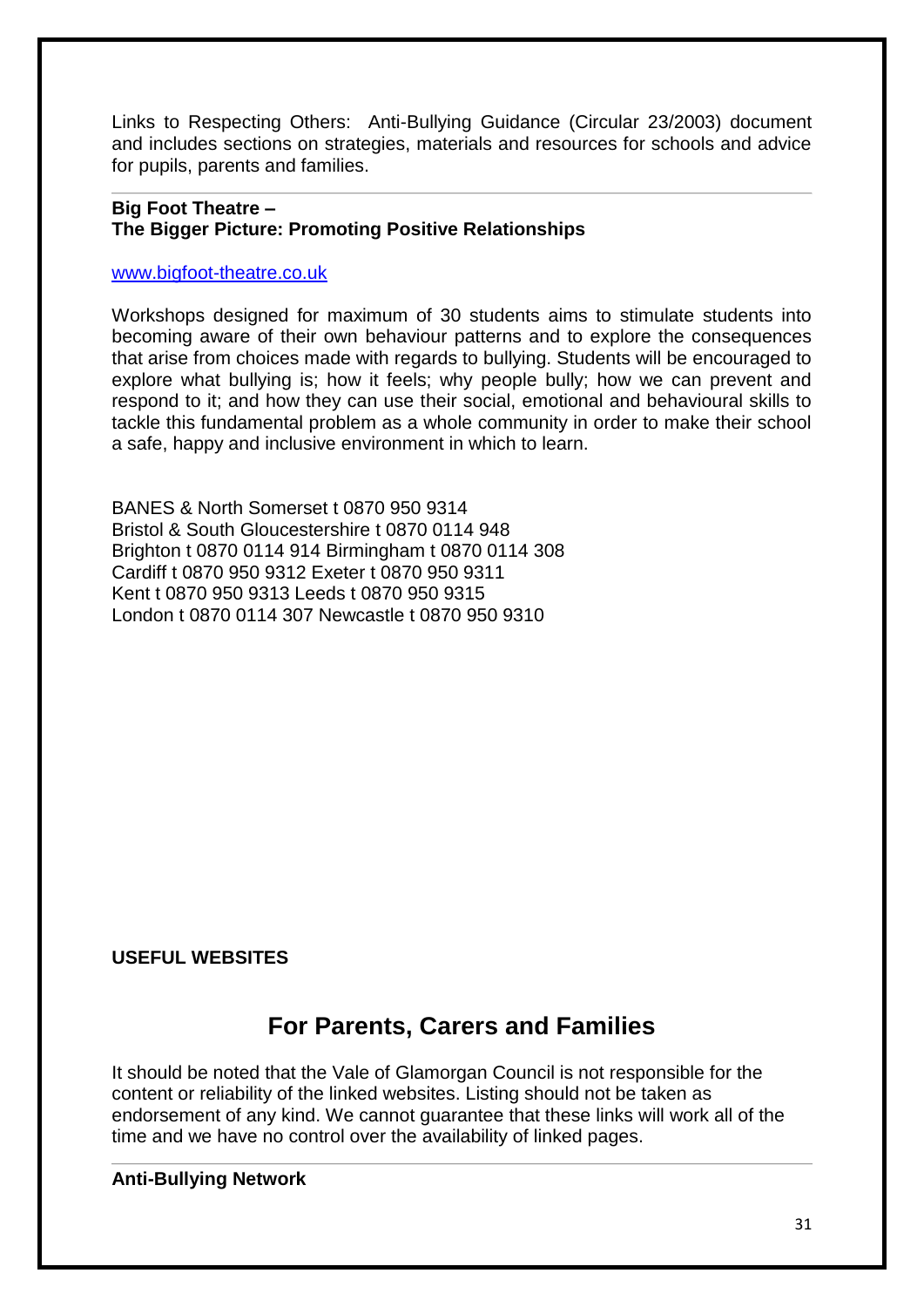#### **[www.antibullying.net/](http://www.antibullying.net/)**

The website provides information about how bullying can be tackled. It is not an advice or counselling service. The Network was established in 1999 so that teachers, parents and young people (in Scotland) could share ideas about how bullying should be tackled. Includes links to materials, resources and websites for children and young people, families and school staff.

#### **Bullying Online**

#### **[www.bullying.co.uk](http://www.bullying.co.uk/)**

Bullying Online helps thousands of pupils and their parents deal with school bullying every year and the website is also used as a teaching resource. **Child Exploitation and Online Protection (CEOP)**

#### **[www.thinkuknow.co.uk](http://www.thinkuknow.co.uk/)**

This website is created by the Child Exploitation and Online Protection (CEOP) Centre and contains loads of information on Internet safety and safe surfing for young people. All hot topics about online safety are covered – including [mobiles,](http://www.thinkuknow.co.uk/control/mobiles.aspx) [blogging](http://www.thinkuknow.co.uk/control/blogs.aspx) and [gaming](http://www.thinkuknow.co.uk/control/gaming.aspx) sites and allows young people the opportunity to report any concerns they have about chatting to people online.

Includes parents, teachers and resource areas.

#### **ChildLine**

#### **www.childline.org.uk/Bullying**

Links to bullying resources and information sheets.

#### **Children in Wales**

#### **[www.childreninwales.org.uk/Search.html?Keywords=bullying](http://www.childreninwales.org.uk/Search.html?Keywords=bullying)**

Children in Wales promote the interests of and take action to identify and meet the needs of children, young people and their families in Wales and work in partnership with the National Children's Bureau and Children in Scotland.

This website provides links to various documents, reports and surveys relating to bullying.

#### **Department for Education and Skills**

#### **www.education.gov.uk**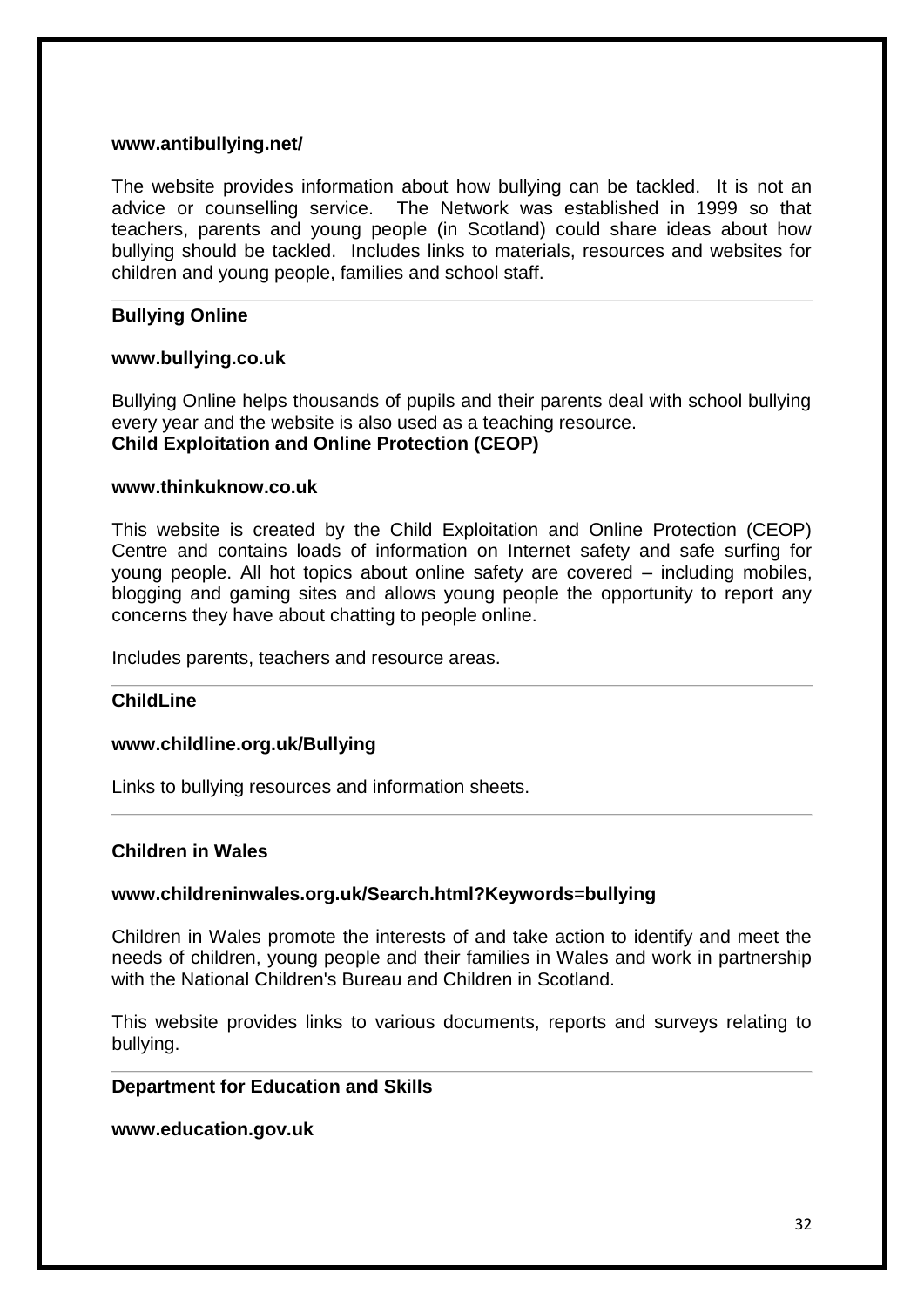Provides links to bullying related material, resources and websites for schools, children, young people and parents.

The DfES (Department for Education and Skills) set up the site as an anti-bullying resource. Contains advice for parents, teachers and pupils.

#### **Directgov**

#### **[www.direct.gov.uk](http://www.direct.gov.uk/)**

Contains a wide range of government information and services. The site provides extensive advice for parents, including information on finding a school, healthy eating, special educational needs and youth justice. In addition to Government departments, the site also links through to other relevant websites and information sources that can offer additional advice and support.

#### **Kidscape**

#### **[www.kidscape.org.uk](http://www.kidscape.org.uk/)**

Kidscape is a registered charity, which works to keep children safe from harm. The site contains information for parents, professionals and children on preventing and dealing with bullying.

Kidscape is the first charity in the UK established specifically to prevent bullying and child sexual abuse. Kidscape believes that protecting children from harm is key.

Kidscape works UK-wide to provide individuals and organisations with practical skills and resources necessary to keep children safe from harm. The Kidscape staff equips vulnerable children with practical non-threatening knowledge and skills in how to keep themselves safe and reduce the likelihood of future harm.

Kidscape works with children and young people under the age of 16, their parents/carers, and those who work with them.

Kidscape offers:

- A Helpline offering support and advice to parents of bullied children;
- [Booklets, Literature, Posters, Training Guides, Educational Videos](http://www.kidscape.org.uk/publications/asp/list.asp) on bullying, child protection, and parenting;
- [National Comprehensive Training Programme](http://www.kidscape.org.uk/training/trainingindex.shtml) on child safety & behaviour management issues;
- [Advice and Research;](http://www.kidscape.org.uk/events/eventsindex.asp) and
- [Confidence Building Sessions](http://www.kidscape.org.uk/zap/zapindex.shtml) for children who are bullied

#### **National Society of Prevention of Cruelty to Children (NSPCC)**

#### **[www.nspcc.org.uk/](http://www.nspcc.org.uk/)**

The National Society of Prevention of Cruelty to Children (NSPCC) aim is to protect children from cruelty, support vulnerable families, campaign for changes to the law and raise awareness about abuse and to end cruelty to children. The website links to various resources, materials and information for children and young people, parents, schools and governors.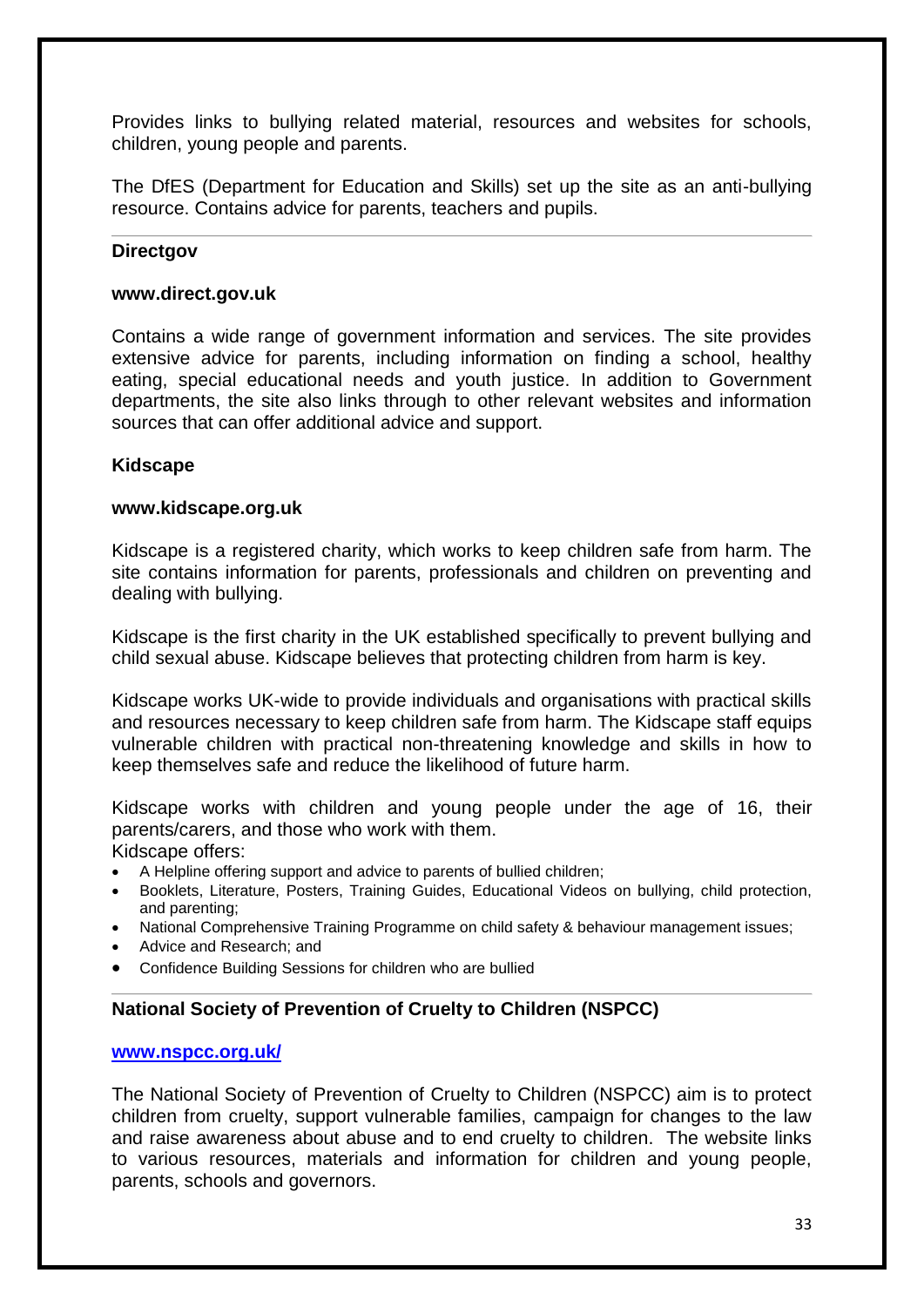## **Action For Children Children's Charity (formerly NCH)**

#### **[www.actionforchildren.org.uk/](http://www.actionforchildren.org.uk/)**

Action for Children is children's charity that helps children achieve their full potential. Action for Children runs more than 500 projects for some of the UK's most vulnerable and excluded children and young people, and their families, supporting over 160,000 people at children's centres throughout the UK. The website provides links to documents and information on bullying related issues. Parent Line Plus

#### **[www.parentlineplus.org.uk/index.php?id=9](http://www.parentlineplus.org.uk/index.php?id=9)**

Parent Line Plus is a national charity that works for, and with, parents. Parent Line Plus works to offer help and support through an innovative range of free, flexible, responsive services - shaped by parents for parents

#### **Parents Centre**

#### **[www.parentcentre.co.uk](http://www.parentcentre.co.uk/)**

Parents Centre provides information and support for parents on how to help with their child's learning from birth to 19 years old. The site covers a whole range of issues that you and your child may encounter, from finding childcare, homework and exams, to bullying and truancy. The forum and ask-an-expert section allow parents to share experiences and put questions to the panel of experts

#### **SNAP Cymru**

#### **[www.snapcymru.org](http://www.snapcymru.org/)**

A charity that offers information and support to families of children and young people who have or may have additional learning needs, which include SEN, disability, and other barriers e.g. exclusion, disaffection, poverty, deprivation, English or Welsh as a second language.

#### **Stonewall**

#### **[www.stonewallcymru.org.uk](http://www.stonewallcymru.org.uk/)**

Equality & Justice for lesbians, gay men & bisexuals

#### **Welsh Assembly Government**

**[http://wales.gov.uk/news/archivepress/educationpress/edpress2006/1087472/?l](http://wales.gov.uk/news/archivepress/educationpress/edpress2006/1087472/?lang=en) [ang=en](http://wales.gov.uk/news/archivepress/educationpress/edpress2006/1087472/?lang=en)** provides information on Respecting Others week 2006 and other websites on bullying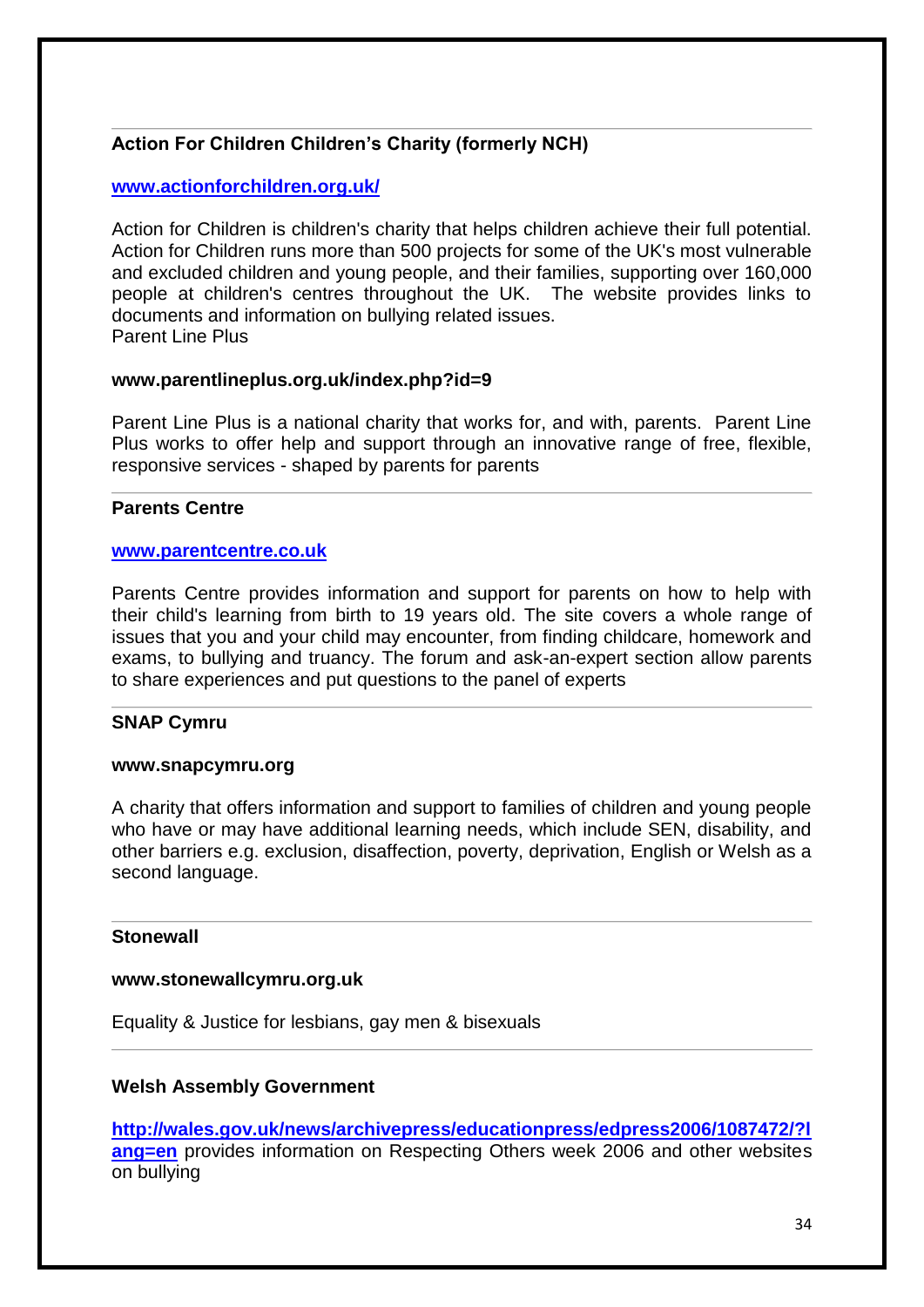**[http://wales.gov.uk/dcells/publications/publications/circularsindex/03/respecti](http://wales.gov.uk/dcells/publications/publications/circularsindex/03/respectingothers/nafwc2303-e.pdf?lang=en) [ngothers/nafwc2303-e.pdf?lang=en](http://wales.gov.uk/dcells/publications/publications/circularsindex/03/respectingothers/nafwc2303-e.pdf?lang=en)** 

Links to Respecting Others: Anti-Bullying Guidance (Circular 23/2003) document and includes sections on strategies, materials and resources for schools and advice for pupils, parents and families.

### **USEFUL WEBSITES**

## **For Children and Young People**

It should be noted that the Vale of Glamorgan Council is not responsible for the content or reliability of the linked websites. Listing should not be taken as endorsement of any kind. We cannot guarantee that these links will work all of the time and we have no control over the availability of linked pages.

#### **Anti-Bullying Network**

#### **[www.antibullying.net/](http://www.antibullying.net/)**

The website provides information about how bullying can be tackled. It is not an advice or counselling service. The Network was established in 1999 so that teachers, parents and young people (in Scotland) could share ideas about how bullying should be tackled. Includes links to materials, resources and websites for children and young people, families and school staff.

#### **Bullying Online**

#### **[www.bullying.co.uk](http://www.bullying.co.uk/)**

Bullying Online helps thousands of pupils and their parents deal with school bullying every year and the website is also used as a teaching resource.

#### **Child Line**

#### **www.childline.org.uk/Bullying**

Links to bullying resources and information sheets.

#### **Children in Wales**

#### **[www.childreninwales.org.uk/Search.html?Keywords=bullying](http://www.childreninwales.org.uk/Search.html?Keywords=bullying)**

Children in Wales promote the interests of and take action to identify and meet the needs of children, young people and their families in Wales and work in partnership with the National Children's Bureau and Children in Scotland.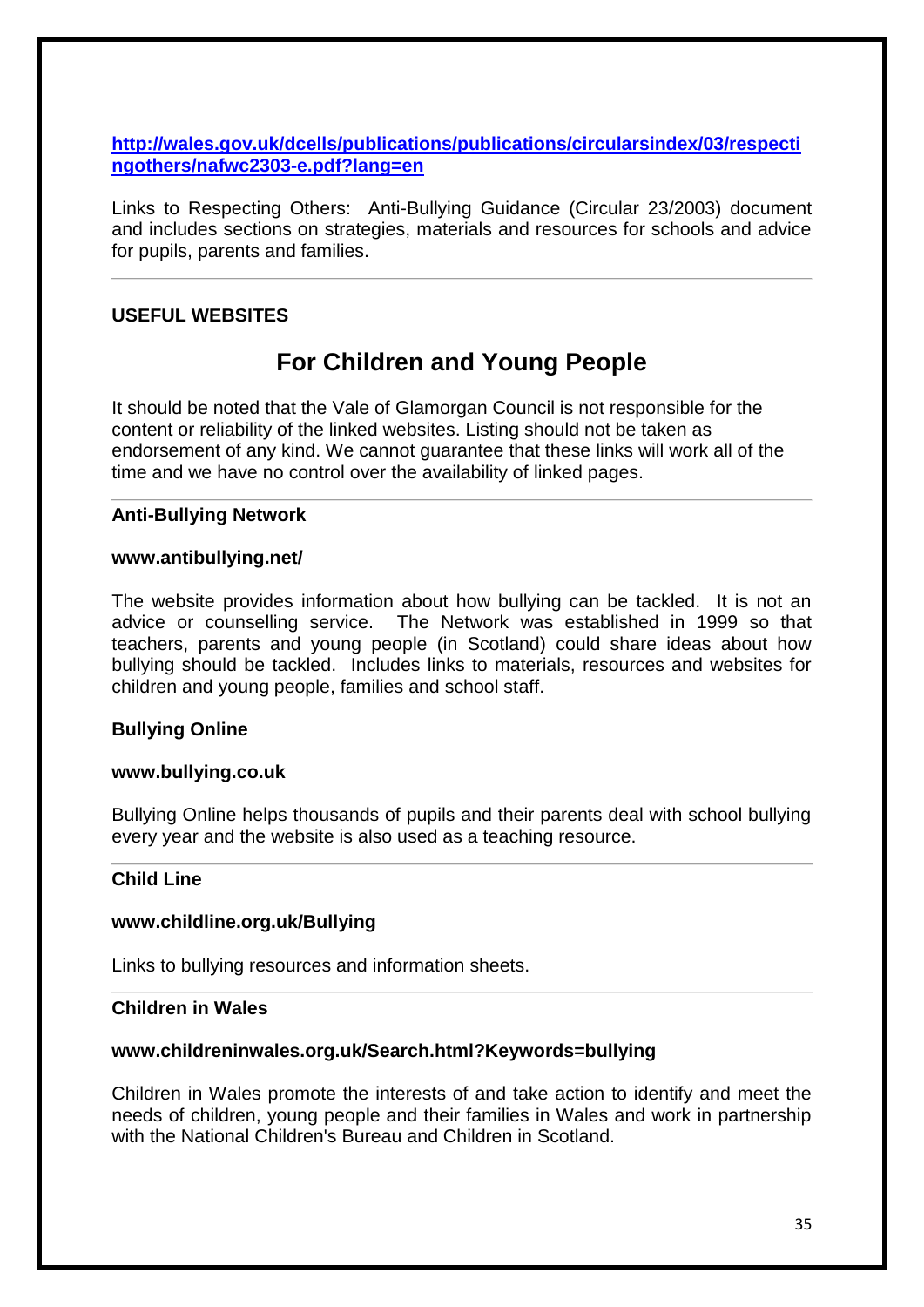This website provides links to various documents, reports and surveys relating to bullying.

#### **Department for Education and Skills**

#### **[www.education.gov.uk](http://www.education.gov.uk/)**

Provides links to bullying related material, resources and websites for schools, children, young people and parents.

The DfES (Department for Education and Skills) set up the site as an anti-bullying resource. Contains advice for parents, teachers and pupils

#### **Directgov**

#### **[www.direct.gov.uk](http://www.direct.gov.uk/)**

Contains a wide range of government information and services. The site provides extensive advice for parents, including information on finding a school, healthy eating, special educational needs and youth justice. In addition to Government departments, the site also links through to other relevant websites and information sources that can offer additional advice and support.

#### **Kidscape**

#### **[www.kidscape.org.uk](http://www.kidscape.org.uk/)**

Kidscape is a registered charity, which works to keep children safe from harm. The site contains information for parents, professionals and children on preventing and dealing with bullying.

Kidscape works with children and young people under the age of 16, their parents/carers, and those who work with them.

Kidscape offers:

- A Helpline offering support and advice to parents of bullied children;
- [Booklets, Literature, Posters, Training Guides, Educational Videos](http://www.kidscape.org.uk/publications/asp/list.asp) on bullying, child protection, and parenting;
- [National Comprehensive Training Programme](http://www.kidscape.org.uk/training/trainingindex.shtml) on child safety & behaviour management issues;
- Advice and Research: and
- [Confidence Building Sessions](http://www.kidscape.org.uk/zap/zapindex.shtml) for children who are bullied

#### **National Society of Prevention of Cruelty to Children (NSPCC)**

#### **Www.nspcc.org.uk/**

The National Society of Prevention of Cruelty to Children (NSPCC) aim is to protect children from cruelty, support vulnerable families, campaign for changes to the law and raise awareness about abuse and to end cruelty to children. The website links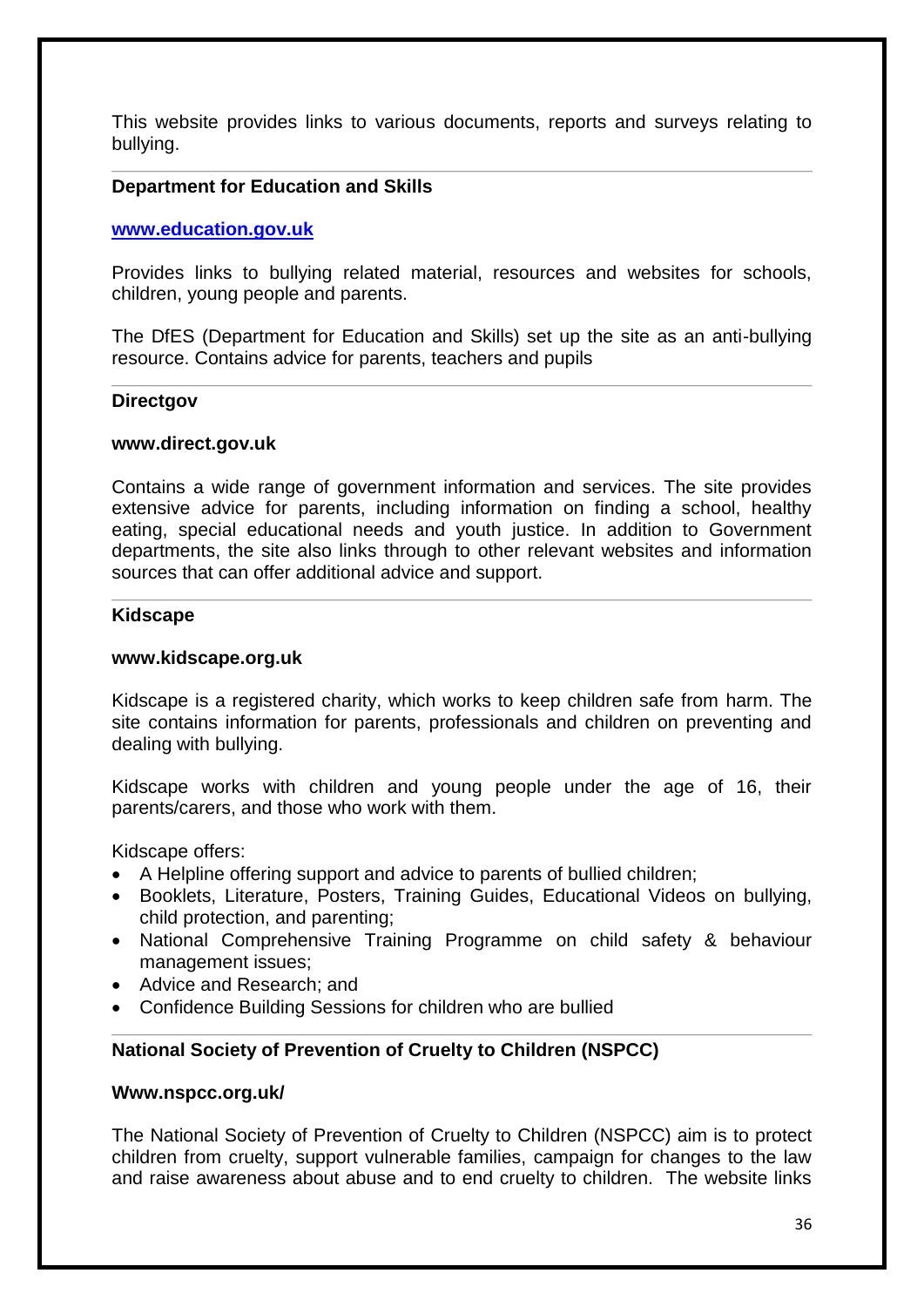to various resources, materials and information for children and young people, parents, schools and governors.

#### **Stonewall**

#### **[www.stonewallcymru.org.uk](http://www.stonewallcymru.org.uk/)**

Equality & Justice for lesbians, gay men & bisexuals

#### **Voices from Care Cymru**

#### **[www.voicesfromcarecymru.org.uk/main.htm](http://www.voicesfromcarecymru.org.uk/main.htm)**

Voices From Care Cymru was set up in 1990 to help young people who are or have been looked after by local authorities in Wales.

#### **FURTHER INFORMATION ON DEALING WITH BULLYING**

The Welsh Assembly Government document entitled Respecting Others: Anti-Bullying Guidance Circular No 23/2003 (part 4) provides detailed information on the following **strategies** to assist schools in dealing with bullying [\(http://wales.gov.uk/dcells/publications/publications/circularsindex/03/respectingother](http://wales.gov.uk/dcells/publications/publications/circularsindex/03/respectingothers/nafwc2303-e.pdf?lang=en) [s/nafwc2303-e.pdf?lang=en\)](http://wales.gov.uk/dcells/publications/publications/circularsindex/03/respectingothers/nafwc2303-e.pdf?lang=en)

- Whole-school Approach
- Curricular Approaches to Bullying
- Co-operative Group Work (from age 5)
- Circle Time (from age 5)
- Circle of Friends (from age 5)
- Buddying (from Age 9)
- School Council (Primary & Secondary)
- The Support Group Approach (from age 9)
- Mediation by Adults (from age 7)
- Mediation by Peers (from age 7)
- Peer Support (Primary & Secondary)
- Quality Circles (Secondary)
- Assertiveness Training Groups (Primary & Secondary)
- Working with Victims
- Working with External Agencies

Additionally, Parts 9 of Circular 23/2003 provides an extensive list of materials and information available on:

- General handbooks
- Background information
- Whole-school policy development
- Curriculum materials
- Video and drama
- Quality circles
- Working with pupils involved in bullying situations
- Peer support
- Training lunchtime supervisors